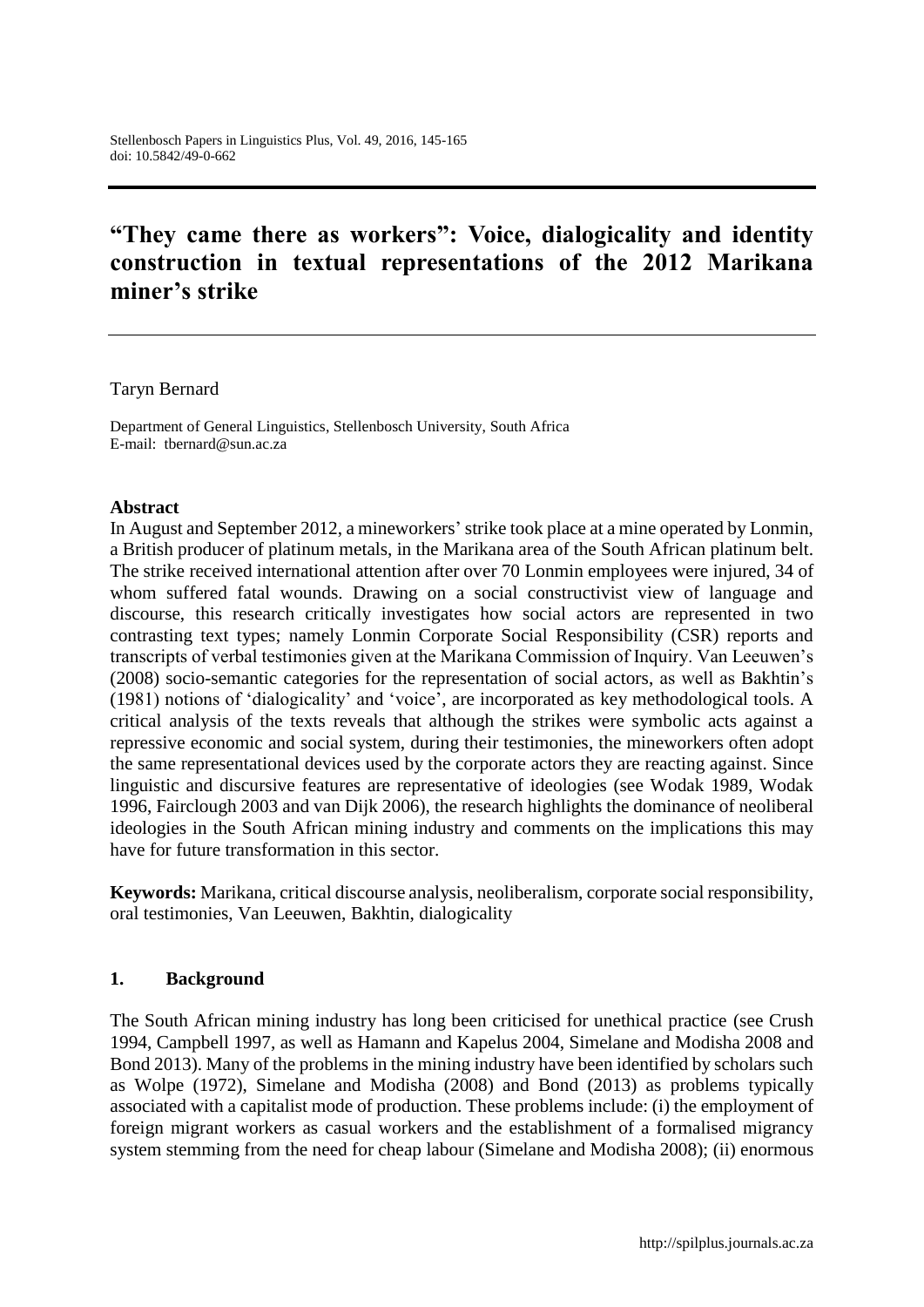wage disparities, which not only satisfy the need for cheap labour but also systematically control the conditions of production and consumption (Wolpe 1972:428); and (iii) the rise of debt among mineworkers as a result of their being targeted by loan sharks or *mashonisas*, an isiZulu word meaning "to impoverish" or "to sink" (Bond 2013).

In this context, mineworkers regularly engage in strikes as a mechanism to receive recognition and to achieve equal rights. The strike, as a form of protest, is a social practice<sup>1</sup> that has been understood by scholars such as Marcuse as a reaction against repressive capitalist class structures (see Marcuse and Martin 1979). This understanding of strikes is central to this study; however, the term "neoliberalism" is used rather than "capitalism" to more clearly articulate the spread of capitalist thought from economic realms into all aspects of political and social life. In addition, 'neoliberalism' articulates that capitalism (as an economic theory) and liberalism (as a political ideology) share a common history. While the idea of individual freedom remains a prominent concept in neoliberal thought, the term "neoliberalism" also encapsulates the idea that the ideology of capitalism has spread beyond the realm of economics into political and social realms and has become a dominant economic, social and political ideology.

Springer (2012), working within a Critical Discourse Analysis (CDA) framework, has provided immense insight into how neoliberalism is not only a dominant social order, but also a global discourse. This discourse works to justify a global project in which elite social actors form class-based alliances and circulate a coherent interpretation of the world to others. In contemporary neoliberal discourses there is increased focus on privatisation, deregulation and governance processes in an effort to assign power and control to non-governmental and corporate institutions. The dominance of corporate institutions in this social order necessarily increases the maintenance of economic management systems, strategies and, more recently, technology, as a means of control. An important feature of this social order is that it is hegemonic and the masses willingly consent to these interpretations (Springer 2012:136-137).

This paper views the Marikana strike as emblematic and symptomatic of the mineworkers' mistrust of the basic values of neoliberal society and an overall breakdown in the priorities and hierarchies established by the dominant economic and social order. This assertion is made not only on the basis of established economic inequalities and labour exploitation in the mining sector, but also with reference to a neoliberal agenda which dominates many other aspects of contemporary South African society (Williams and Taylor 2000, Narsiah 2002, Peet 2002 and Bond 2014). In fact, many scholars have noted that the transition from apartheid has been underpinned by corporatism, a term which is used here to refer to the socio-political organisation of society by corporations in an effort to achieve economic growth (Molina and Rhodes 2002). In this context social transformation is often equated with 'good governance', 'corporate social responsibility', 'Black Economic Empowerment' and other economic approaches to establishing social equity and redress (Naidoo and Veriava 2005:8).

Lonmin offers an illustrative example of the corporatist trend in South Africa. The company was started in London in 1909 and is now one of the world's largest producers of platinum group metals (PGM), most of which are extracted from an area known as the "Bushveld Complex" in northern South Africa. The company is listed on the London Stock Exchange

 $\overline{a}$ 

 $<sup>1</sup>$  The term "social practice" is central to this research. It is used to refer to conventionalised social activities that</sup> have established social actors, times, places and styles of dress (see Machin and van Leeuwen 2007).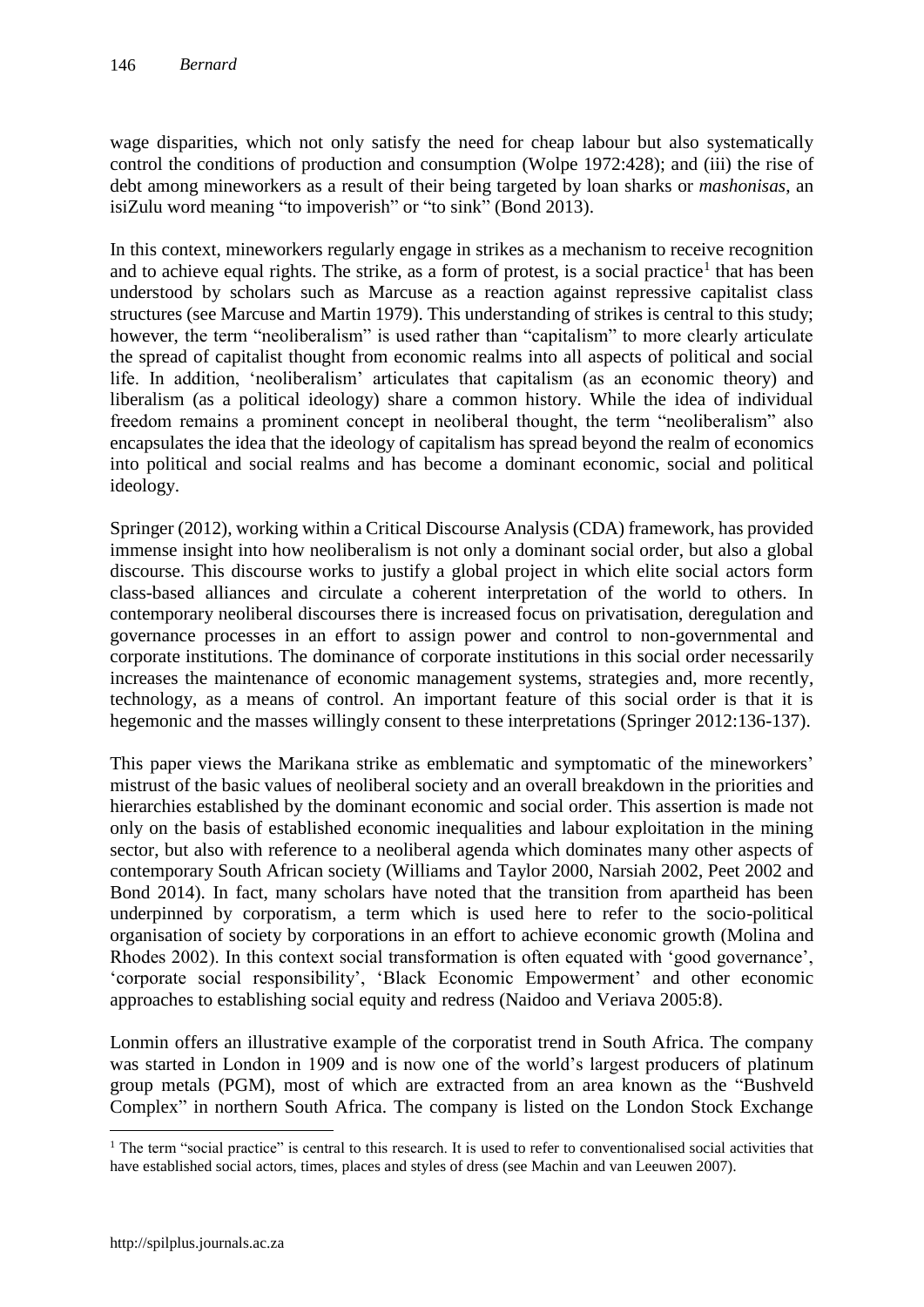(LSE) and the Johannesburg Stock Exchange (JSE). In 2013, Lonmin reported US\$1,520 million in revenue; and in 2014, they reported US\$965 million in revenue. The decline in revenue was attributed to the impact of the 2012 strike on the company's operations (Lonmin 2014). Lonmin employs approximately 28,000 people, most of whom are mineworkers. Global corporate governance trends encourage companies to publically report on the remuneration of company directors. In this regard, the company's Executive Directors, Ben Magara and Simon Scott, earned a maximum of £462,150 and £334,650, respectively, for the year ending 30 September 2014. This excludes benefits such as a car allowance, medical insurance, income protection insurance and life insurance, which increase yearly in line with basic salary increases (Lonmin 2013a).

Global governance trends do not require companies to report on the remuneration packages of lower-wage workers; however, it is well established that the salaries of mineworkers are low and significantly less than those of CEOs and executive directors. The workers' revolt against Lonmin between August 11 and August 16, 2012, was a result of wage dissatisfaction; particularly amongst those mineworkers who operate rock drills ("rock-drill operators", or "RDOs"), who requested a salary of R12,500 – roughly three times their average salary at the time. The strike took place in spite of the fact that most of those who went on strike were members of trade unions such as the Association of Mineworkers and Construction Union (AMCU) and the National Union of Mineworkers (NUM).

Trade unions have always had a specific role in anti-capitalist thought. For Marx, unions are a mechanism through which individual workers can make their existence more secure, but only temporarily (see Skeggs 2010:341). The Marikana strike indicates that mineworker unions were unable to meet the needs, or negotiate on behalf of the needs, of the people they represented. Naidoo and Veriava (2005) argue that the weakness of trade unions in South Africa is that they have been unable to escape neoliberal thought. Their role, which is essentially an alliance with corporations and government, has meant the adoption of corporate models of governance that seek to find the best solution for labour grievances, whilst remaining within a neoliberal framework. Alexander, Sinwell, Lekgowa, Mmope and Xezwi (2013:25) also point out that the strike threatened a system of labour relations that had, until the point of the strike, boosted profits for Lonmin and had protected the privileges of NUM, the trade union to which most of the protestors belonged.

The exact nature of the events that took place in August 2012 is still unclear. Media reports at the time of the strike presented varied opinions and perspectives, but they frequently constructed the workers as violent and dangerous, and as having acted in ways which prompted the company and the police to take appropriate action (see Chauke 2012; Paton 2012; and Steyn 2012). However, in their book documenting ethnographic research with mineworkers and trade union representatives, Alexander et al. (2013:16) state that "we learned that the workers were, and remain, disciplined, peaceful and very well organised". The Marikana Commission of Inquiry was established in order to uncover the truth about the incidents that had taken place. Hearings commenced on 1 October 2012 and ended on 14 November 2014. They were held at the Rustenburg Civic Centre, the Marikana Community Hall and then the City of Tswana municipal offices. Mineworkers, members of the South African Police Services, members of AMCU and NUM, as well as Lonmin executive Michael da Costa testified before the commission. On 31 March 2015, the official report of the Commission was delivered to President Jacob Zuma. This report has not yet been made public.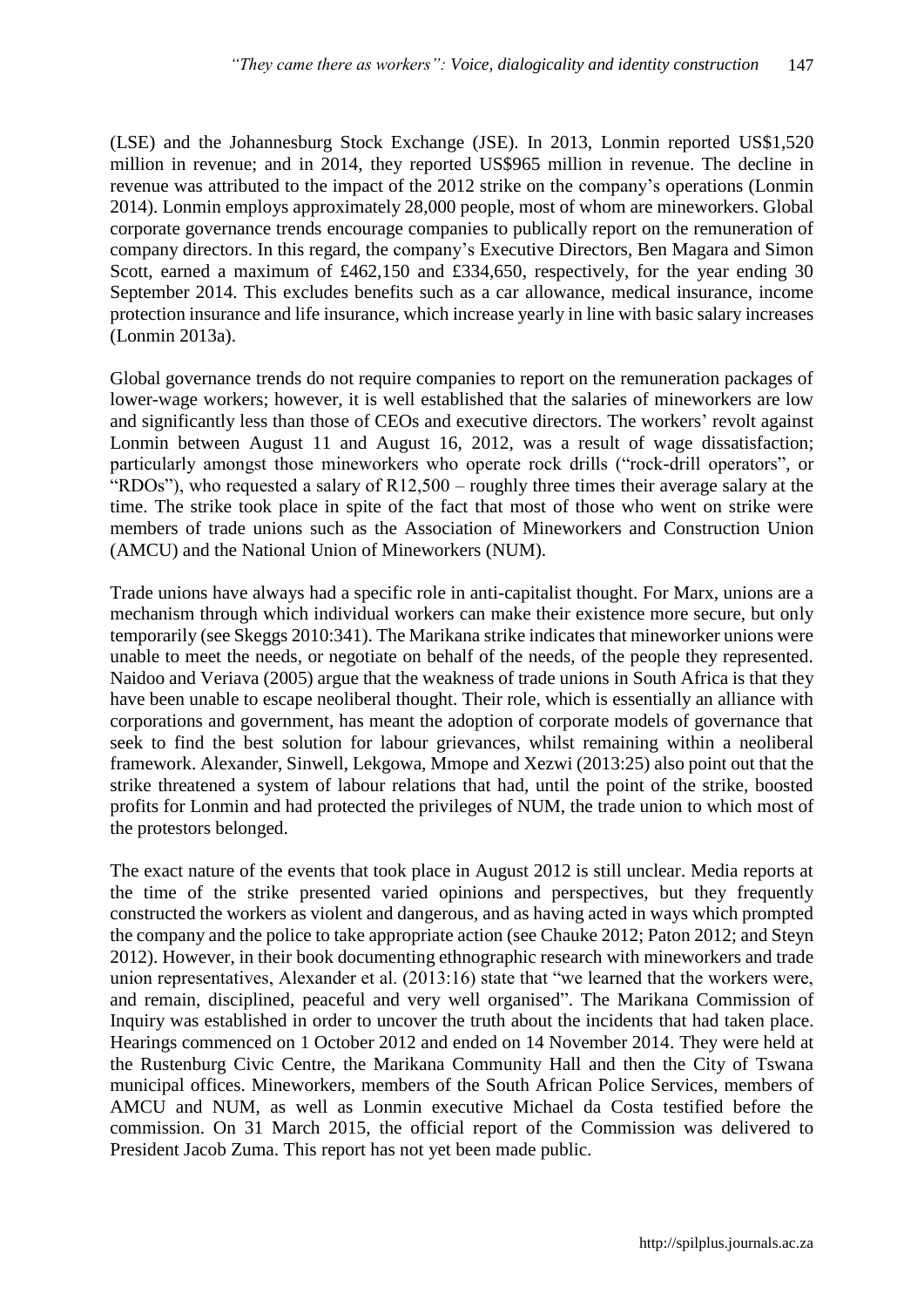# **2. Methodology**

This study aims to contribute to an understanding of the events of August 2012 and the reasons for the Marikana mineworkers' strike. It does so by presenting the results of a critical and indepth analysis of two text types that surfaced after the strike had ended: the 2012 and 2013 Lonmin CSR reports and the oral testimonies of Xolani Nzuza, Shadrack Zandisile Mtshamba and Mzoxolo Magidiwana at the Marikana Commission of Inquiry in 2013 and 2014. Oral testimonies and CSR reports are two very different genres – they differ not only in terms of style and structure, but in terms of the discourse communities that produce them and their production processes, goals and target audiences. Taking these differences into consideration, the research does not aim to compare the genres, or to equate and contrast all the textual representations contained therein. Rather, it focuses specifically on the construction and representation of social actors in the texts, and aims to determine whether there are differences in representation in the two genres. The analysis was guided by the following research question:

*How do Lonmin, Nzuza, Mtshamba and Magidiwana construct themselves and others in their CSR reports and/or oral testimonies?*

# **2.1 Process of text selection**

Corporate social responsibility reports are a relatively new genre of text, designed to provide an overview of a company's initiatives to address the "three-pillar" or "corporate" model of sustainable development. These pillars are (i) the people or communities that have an effect on, or are affected by, the company's activities; (ii) the environment; and (iii) the company's economic performance. Corporate social responsibility reports are published on a yearly basis and are typically only read by shareholders, investors and other actors and organisations that have a financial stake in the company. This influences the way in which the messages are constructed. Corporate social responsibility reports combine elements of the reporting and promotional genres, as well as narrative elements. The promotional features of the text include the use of images and photograph and the inclusion of a section about the company, a list of awards, highlights, and achievements, and a letter or statement from the CEO or chairman (see Bowers 2010; Mason and Mason 2012; and Bhatia 2013). The Lonmin CSR reports are freely available in electronic and portable document format (PDF) on the company's website.

Testimonies are often considered to be unique representations of history and memory. A testimony is an account of the ways in which an event has influenced the life of an individual. As text types, testimonies are typically dialogic and rely on the guidance of another person who asks questions or guides the speaker in a particular direction. They also leave room for pauses, longer periods of silence and incomplete sentences (Assmann 2006:265). In an official judicial context, the accuracy and reliability of a testimony are important. The court witness is obligated to provide factual information that will help to uncover the truth and biographical details of the witness are invoked only if they contribute to the pursuit of truth or the validity of the testimony (Assmann 2006:266). The transcripts of the oral testimonies were obtained from the official Marikana Commission of Inquiry website. Mzoxolo Magidiwana testified in February and March 2013, while Shadrack Zandisile Mtshamba and Xolani Nzuza gave testimony in August 2014. The transcripts are in English and are often the result of a process of interpretation. Because of this, the testimonies as they stand cannot be taken as exact reproductions of what was said on the day. Furthermore, some of the information contained in the original testimonies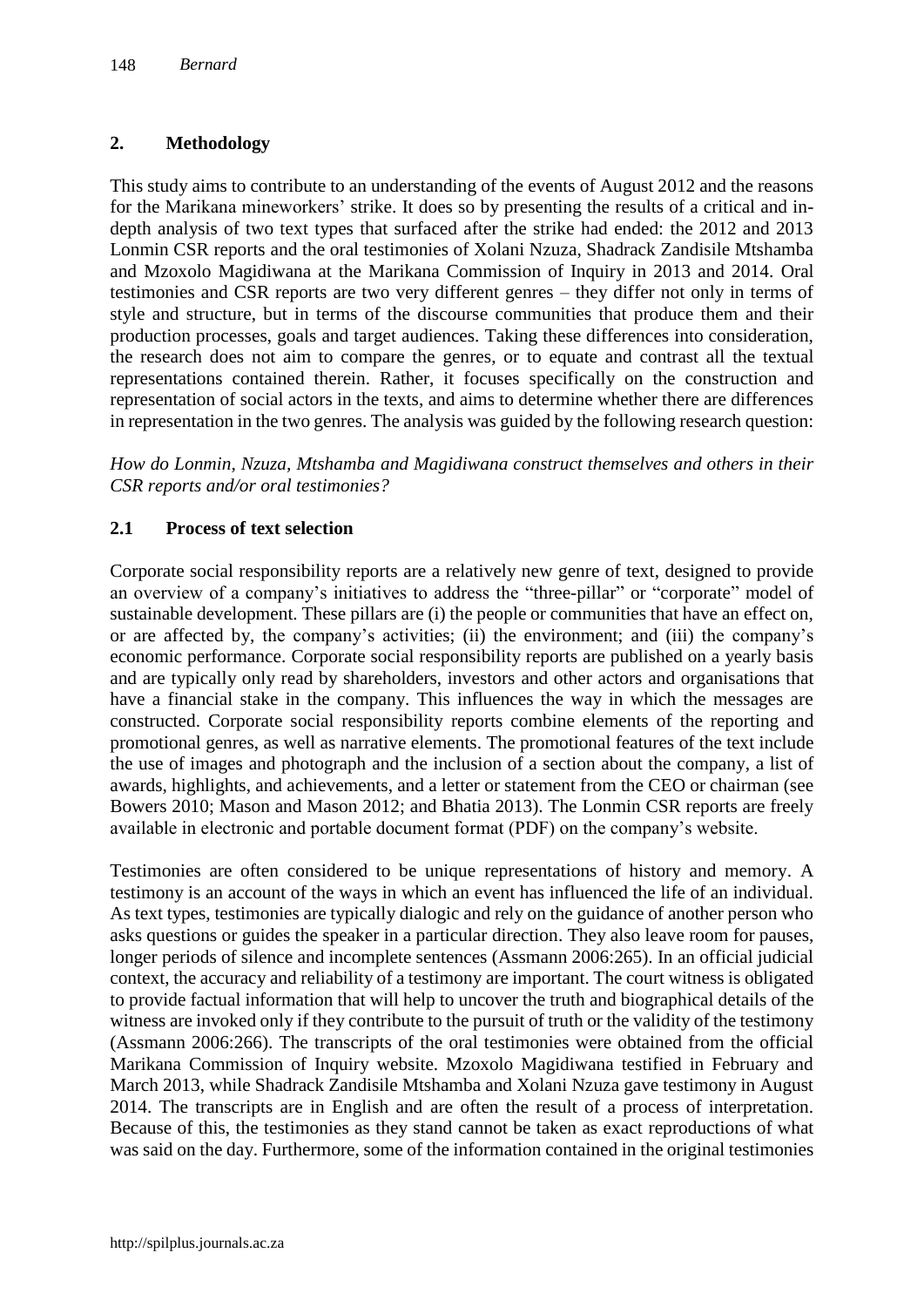could have been lost in the process of transcription. However, the transcripts' level of accuracy is sufficient for the type of analysis pursued in this study; that is, an analysis of the mechanisms used to include social actors in the texts. The approach to textual analysis adopted in this study is detailed below.

# **2.2 Van Leeuwen's framework for analysing social actors**

Van Leeuwen's (2008) socio-semantic framework for analysing the representation of social actors is an important methodological tool in this study. According to Van Leeuwen (2008:23- 54), social actors and agency are not only realised through grammatical roles, but through complex textual processes of *exclusion* and *inclusion*. *Exclusion* refers to the use of linguistic devices which work to *background* or *suppress* social actors in a text. This includes features such as passive agent deletion and ellipsis. *Exclusion* is significant in the critical analysis of a text because the choice to exclude social actors is ideological and is a result of specific goals and interests of the author. However, this analysis focuses on the ways in which social actors are *included* and assigned a specific role within the selected texts. Van Leeuwen's (2008) framework encompasses 46 categories which account for processes of inclusion. This study focuses on 21 of these categories – those that are evident within the selected CSR reports and testimonies. These include *activation*, *passivation*, *personalisation*, *impersonalisation*, *genericisation* and *specification*; as well as specific subcategories of these. The paragraphs below elaborate on these categories. In addition, Figure 1 below offers a schematic representation of the relationship between these categories.

*Activation* occurs when social actors are presented as the active force in an activity, while *passivation* occurs when social actors are represented as undergoing an activity. The identification of agents and patients is a significant aspect of critical analysis, especially when considering the congruence between the roles of social actors in social practices and the roles they are assigned in a text (Van Leeuwen 2008:32). In addition to this, social actors can also be *personalised* or *impersonalised*. Representational choices which *personalise* social actors represent them as human beings by means of personal pronouns, proper names, nouns, or any other choice which has the semantic feature of "human" (Van Leeuwen 2008:46). *Impersonalisation* is a textual action in which human social actors are represented using words that do not have the semantic feature of "human", such as abstract or concrete nouns that are typically used for non-human subjects. There are two categories of *impersonalisation*: *abstraction* and *objectification*. The former occurs when social actors are represented in terms of a quality that is assigned to them in the representation (e.g. describing employees in terms of "capital"). Conversely, *objectification* occurs when social actors are represented through metonyms which refer to a place or thing closely associated with the person or the activity in which they are engaging (Van Leeuwen 2008:47).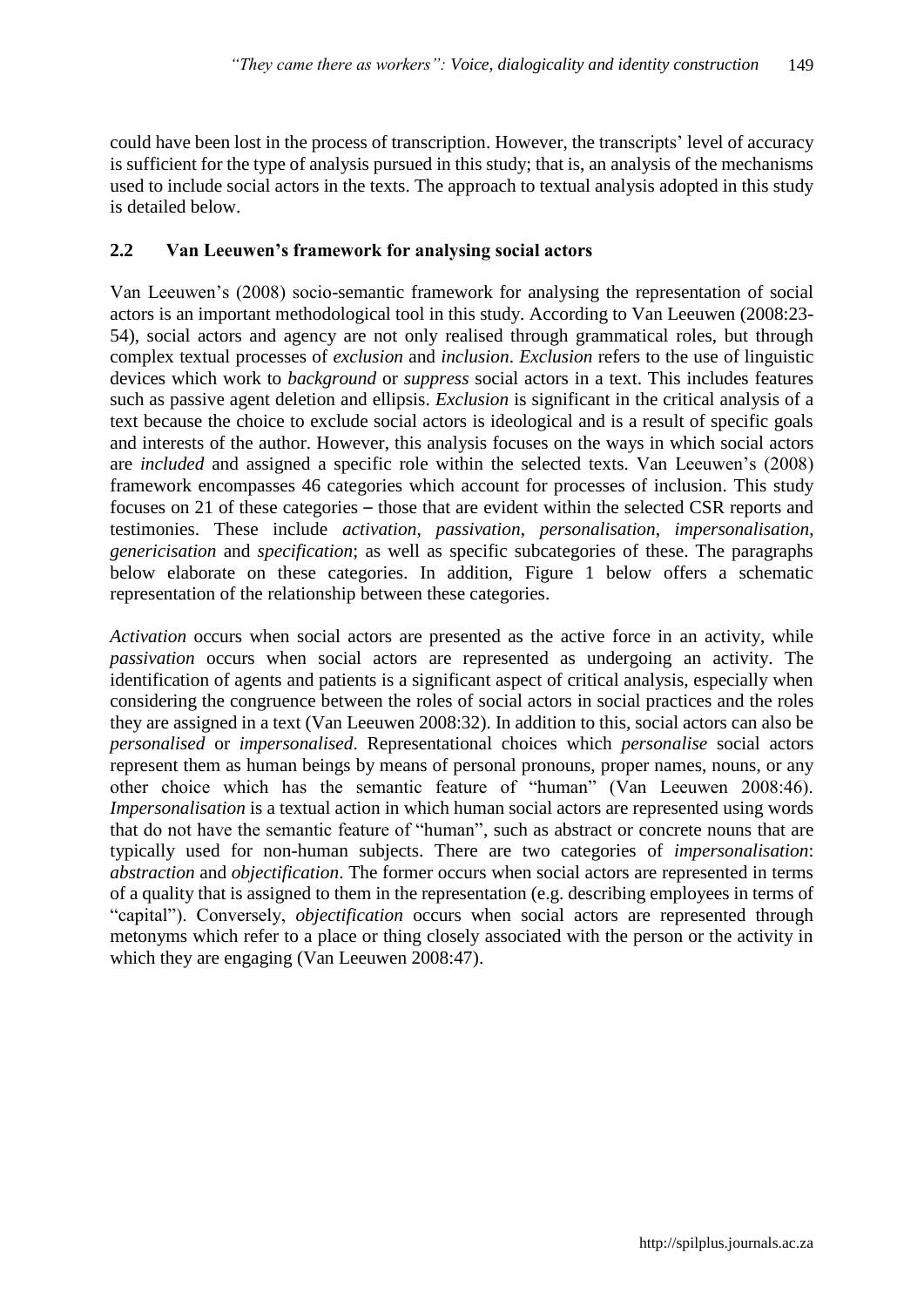

**Figure 1:** The representation of social actors<sup>2</sup>

Van Leeuwen (2008) also directs attention to the socio-semantic implications of presenting social actors as part of a generalised class or as having a generalised essence (*genericisation*), or representing social actors as identifiable individuals (*specification*). When *specified*, social actors can be further referred to either as individuals through a process of *individualisation*, or as groups, in a process termed *assimilation* (Van Leeuwen 2008:37). There are two subcategories of *assimilation*: *aggregation* and *collectivisation*. *Aggregation* quantifies groups of people through the use of statistics, while *collectivisation* does not.

*Indetermination* occurs when social actors are unspecified or made anonymous (for example, through the use of indefinite pronouns such as "some" or "someone"), while *determination*  occurs when actors' identity is specified. In this regard, social actors may be *nominated*, or represented in terms of their unique identity by means of proper nouns, or they may be represented in terms of the identities or functions they share with others (*categorisation*) (Van Leeuwen 2008:42). The two subcategories of *categorisation* that are relevant to this study are *functionalisation* and *identification*. The former refers to representations which characterise social actors in terms of what they do (e.g. "RDO" or "CEO"); while *identification* refers to social actors not in terms of what they do, but in terms of more or less permanent aspects of who they are. There are three categories of *identification* in Van Leeuwen's framework, all of which are relevant to this study. These are *classification*, where social actors are referred to in terms of major classification systems defined by a society (e.g. race and gender); *relational identification*, which represents social actors in terms of their personal, kinship or work relations to one another (e.g. "colleague"); and *physical identification*, which represents social

 $\overline{a}$ <sup>2</sup> Adapted from Van Leeuwen (2008).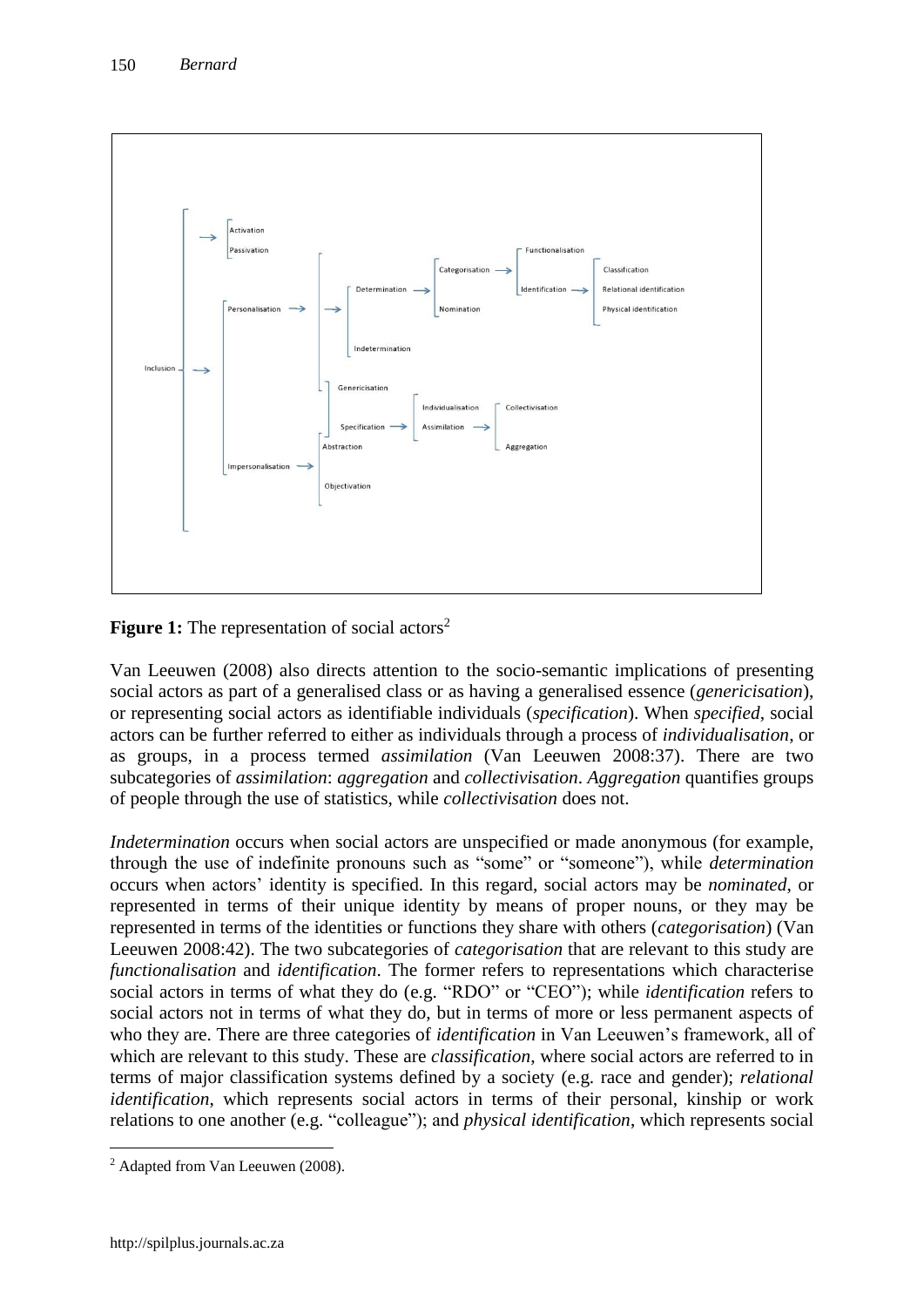actors in terms of a physical characteristic which is used to identify them in a given context (Van Leeuwen 2008:43).

## **2.3 Bakhtin's notions of 'voice' and 'dialogicality'**

This study adopts a neo-Marxist reading of Bakhtin and makes particular use of his notions of 'voice' and 'dialogicality'. The notion of 'voice' is intertwined with self-identity: "it is the process through which the developing child moves the external world 'inside' to form 'voices of the mind'" (Wertsch in Wetherell 2010:15). However, Farmer (1995:306) asserts that 'voice' is only able to express an unfinished project; a process, the origins of which reside in particular social moments, institutions and dialogues. Like Voloshinov, Bakhtin asserts that voices are social and are appropriated from those around us. However, he adds the notion of 'struggle', referring to "the challenge that ensues in the difficult process of appropriating someone else's words for one's own purposes and the corresponding struggle among the interior voices that vie for ascendance in consciousness" (Farmer 1995: 307). The notion of 'struggle' stems from the idea that language is not neutral, but is a conveyer of value judgments and ideologies. The process of prying the word free from these judgments is seen to be essential to the realisation of individual consciousness and freedom.

In Bakhtin's (1981) dialogical principle, texts are conceptualised as inevitably dialogical, since "any utterance is a link in a very complexly organized chain of other utterances with which it enters into one kind of relation or another" (Fairclough 2003:42). The relationship between one text, discourse or utterance and another may be a relationship of one building on or problematising the other; or there may be an assumption that the idea expressed is already known to the listener or reader (Fairclough 2003:42-43). This is encapsulated in the notions of 'monoglossia' and 'heteroglossia'. Monoglossic statements are factual or categorical assertions that make no reference to other voices. While often contextual in nature, monoglossia can also be achieved through the use of modals such as "is", "are" and "will". In contrast, heteroglossic statements are those that show the speaker's awareness of other voices or viewpoints.

Considering Bakhtin's dialogical principle, it becomes clear that intertextuality may be apparent simply when a writer or speaker assumes that the listener or reader is aware of the idea expressed by an utterance. Because of this, Fairclough (2003:40) links intertextuality more explicitly to assumptions, where 'assumptions' are taken to include the type of implicitness that is generally distinguished in pragmatics, such as that involved in presuppositions and implicatures. Intertextuality is an important aspect of self-identity construction.

Fairclough (2003:41) also links intertextuality and assumptions to 'difference' (Benhabib 1996). 'Difference' refers to how particulars (in, for example, identities and interests) come to be represented as universals. 'Difference' can also be understood in terms of hegemony (Gramsci 1971). This perspective on 'difference' considers how social groups are able to project certain particulars as universals and how "the masses" consent to the validity of this representation (Fairclough 2003:41). Fairclough (2003:78-79) asserts that intertextuality, dialogue, difference and hegemony are of increasing importance in contemporary neoliberal contexts due to the fact that social powers are able to control the quality of the dialogue, or under the guise of 'dialogue' may lead people to believe that they are participating in a democratic system. However, in order to be truly effective, dialogues need, amongst other things, to permit everyone access; to allow people to decide whether to enter the dialogue; to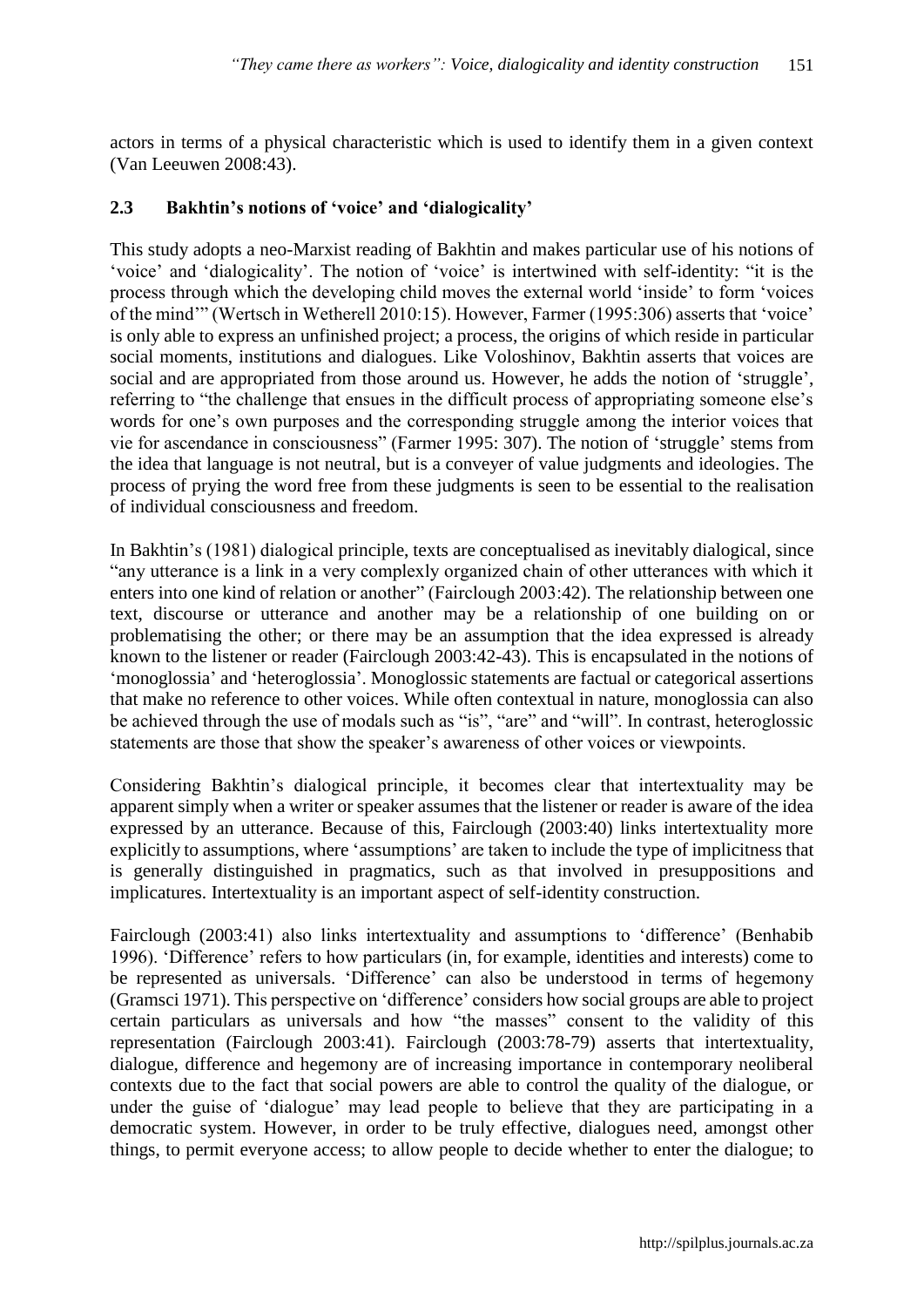allow participants the freedom to disagree or to interrupt and continue the dialogue at other occasions; and to provide a space for consensus to be reached (Fairclough 2003:80).

## **3. Presentation of the data**

## **3.1 Lonmin CSR reports**

Section 2 has established that CSR reports exhibit characteristics of promotional genres, which means that companies often use them as tools for positive-identity construction rather than as factual reports. The process of positive-identity construction makes use of linguistic features such as plural pronouns, adjectives such as "committed" and verbs such as "believe" and "understand". These linguistic features not only work to construct the company in human terms, i.e. as a 'corporate citizen'; they also represent the company as a good and moral corporate citizen. The front page of the 2013 Lonmin report clearly illustrates this:

(1) We are committed to a process of fundamental change to rebuild trust with all our stakeholders (Lonmin 2013b).

The table below highlights that pronouns such as "we" and "our" are prevalent in the Lonmin  $CSR$  reports<sup>3</sup>:

|          | <b>Lonmin CSR 2012</b> | <b>Lonmin CSR 2013</b> |
|----------|------------------------|------------------------|
| " $we$ " | ົາ 1                   | $-65^\circ$            |
| "our"    | 397                    | 1074                   |

The significant number of occurrences of "we" and "our" indicates that the use of these pronouns is a rhetorical strategy on behalf of the company. There are two primary reasons for the use of these pronouns. First, a "we-statement" has the power to make a statement on behalf of "all of us", all the top management officials, and is thus a linguistic device that represents an uneven distribution of power (Fairclough 2003:171). Second, "we" and "our" make explicit reference to the company in a way that involves the reader in the text. According to Breeze (2013:40), the use of "we" in CSR reports "is a strategy through which the writer both signals solidarity with readers and attempts to involve them in the corporate agenda".

Pronouns are also an important strategy in the construction of 'self' (in this case, the company) and 'other'. In the Lonmin CSR reports, the speakers use plural pronouns to construct a positive identity for themselves. This is further achieved through the use of positive words that occur in close proximity to the pronouns. For example:

(2) We understand that our approach is a journey, and that there is much that we still need to learn and implement. The devastating events in August 2012 at our Marikana operations have resulted in much investigation and reflection, as well as renewed determination and efforts to progress on this journey (Lonmin 2012:2).

 $\overline{a}$ 

<sup>&</sup>lt;sup>3</sup> Corpus linguistics was not used as a methodological tool in this study. However, the frequency of certain words was easily highlighted by using the advanced search feature in Adobe Reader.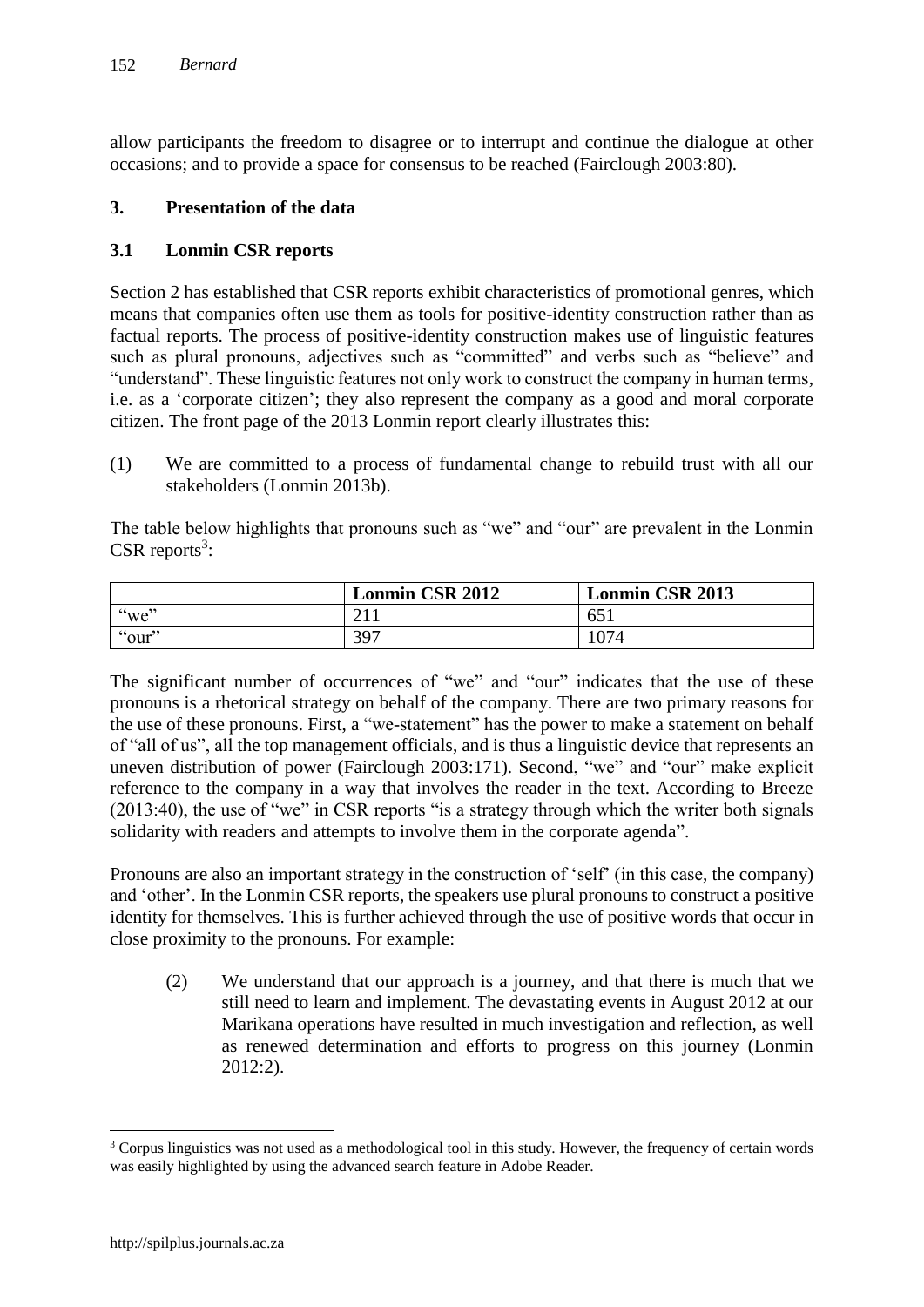Here, the pronoun "we" is followed by the verb "understand", which constructs the company as an entity that is empathetic and cognisant of the situation. This representation is repeated when the company constructs themselves as engaging in reflective thought processes and adopting a stance of "renewed determination". Words such as "committed", "aware", "awareness" and "recognise" appear in both the 2012 and 2013 reports:

- (3) We recognise that we have an impact on the communities around our operations. We have various mechanisms in place to assess the actual and potential impact on human rights (Lonmin 2012:13).
- (4) Lonmin is committed to ensuring that our working conditions are in line with our Human Rights Policy (Lonmin 2012:13).

The deliberate construction of an agreeable personality is an important rhetorical strategy for the company as it allows them to counteract criticism and negative publicity. It also masks more covert and negative other-representations. This is reiterated in the choice of the adjective "devastating" in (2) to describe the incidents that took place in August 2012. The choice of adjective minimises Lonmin's responsibility by framing the company as being overwhelmed and shocked by events. Further, Lonmin draws on the 'journey' metaphor as a way to conceptualise sustainability. This metaphor is common in CSR reports (Milne, Kearins and Walton 2006) and constructs corporate sustainability practices as a voyage or expedition, while constructing the company as brave and adventurous explorers. Doing so allows the company to reduce culpability should the "destination" (i.e. legitimate environmental protection and social equity) not be reached. This stance is reiterated by including the clause "there is much that we still need to learn and implement".

Adding to the persuasive function of "we-statements" is the subjective marking of modality in these statements (Fairclough 2003:171). This means that the quality of likelihood, ability, permission, or obligation (indicated through the use of a modal verb) is explicitly attributed to the company rather than to some other abstract participant. In the following extracts, "believe" is a marker of epistemic modality, or a marker of the company's confidence in the knowledge upon which the proposition is based:

- (5) We believe that we can make a difference. We believe that, through our resources, our skilled and committed teams, our partners and our Board Safety and Sustainability Committee and Transformation Committee we have the capacity to create long lasting value for all our stakeholders (Lonmin 2012:2).
- (6) We believe that mining plays an important, positive role in national and regional economies, particularly in developing nations, and this sector contributes to broad economic development and poverty reduction (Lonmin 2012:21).
- (7) We believe that we can have a positive impact on those around us and leave a lasting and valuable legacy (Lonmin 2013:48).

Drawing on the work of Bakhtin, "believe" is a heteroglossic resource because it signals engagement with other positions, rather than offering only a single viewpoint. By using the term "believe", the speaker assigns human qualities to the company and presents it as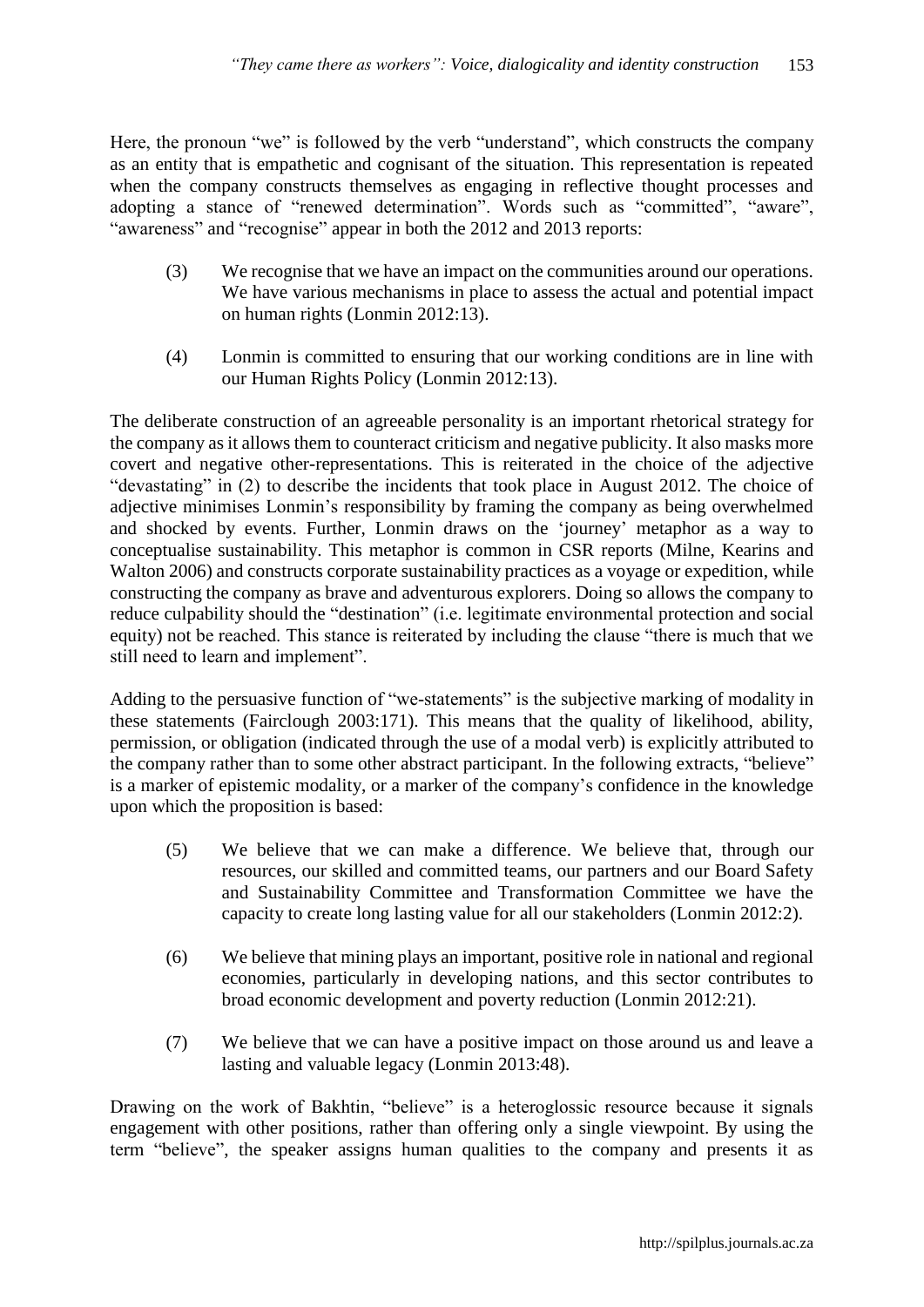reasonable. Nevertheless, the company frequently makes strong, monoglossic assertions about circumstances and the nature of the company's competitive position. In extracts (5) to (7), Lonmin expresses confidence in their ability to "make a difference", their "capacity to create long lasting value" for stakeholders and their ability to make "a positive impact" on those who are affected by corporate practices. In addition, Lonmin expresses confidence in the "positive role" that the mining industry plays in developing countries.

In contrast to the construction of the company as human, Lonmin draws on the metaphor HUMANS ARE CAPITAL when representing lower-wage employees such as mineworkers. In economic terms, "human capital" refers to the stock of competencies needed to perform labour for economic profit. However, it is a metaphor that represents humans as economic entities that are evaluated according to economic criteria and in a very crude sense are "sold on the market". This is also a form of *impersonalisation* through *objectification*, since "capital" does not have the semantic feature of "human".

Lonmin not only uses the term "human capital" in their reports (see, for example, Lonmin 2012:9; Lonmin 2013b:4), they frequently refer to employees as entities or resources that are needed to generate profit. In extracts (8) and (9), employees are described as a means to "maintain a profitable and sustainable business" and as a means to achieve the "human-resource needs of the business":

- (8) We strive to develop and retain a skilled, productive workforce drawn from the broadest spectrum of South Africans, particularly our host communities, to maintain a profitable and sustainable business (Lonmin 2012:8).
- (9) We need to ensure that competent people are recruited, developed and retained in order to meet the current and future human-resource needs of the business (Lonmin 2012:9).

Furthermore, the company constructs educational packages as an important part of their "human-capital pipeline" and a means to enhance loyalty:

(10) The Lonmin Bursary Scheme is another important part of our human-capital pipeline – a valuable entry point into Lonmin which also enhances loyalty towards the Company (Lonmin 2012:9).

In extract (10), the possessive pronoun "our" in the phrase "our human-capital pipeline" is a powerful way of realising active and passive roles, as well as agency. The use of the possessive pronoun "our" in a text can activate a social actor or represent a company as an active, dynamic force (Van Leeuwen 2008:33). This is further illustrated by the phrase "our workforce" and "our people" in extracts  $(11)$ ,  $(12)$  and  $(13)$  below:

(11) At the end of 2013 we had  $47.2\%$  HDSAs<sup>4</sup> in management, including white women, of which 36% HDSAs are in permanent management positions. Women made up 8% of our workforce at the end of 2013, with 5.1% being in core mining positions. Women at the mine increased by 1.8% (Lonmin 2013b:78).

 $\overline{a}$ 

<sup>4</sup> Historically disadvantaged South Africans.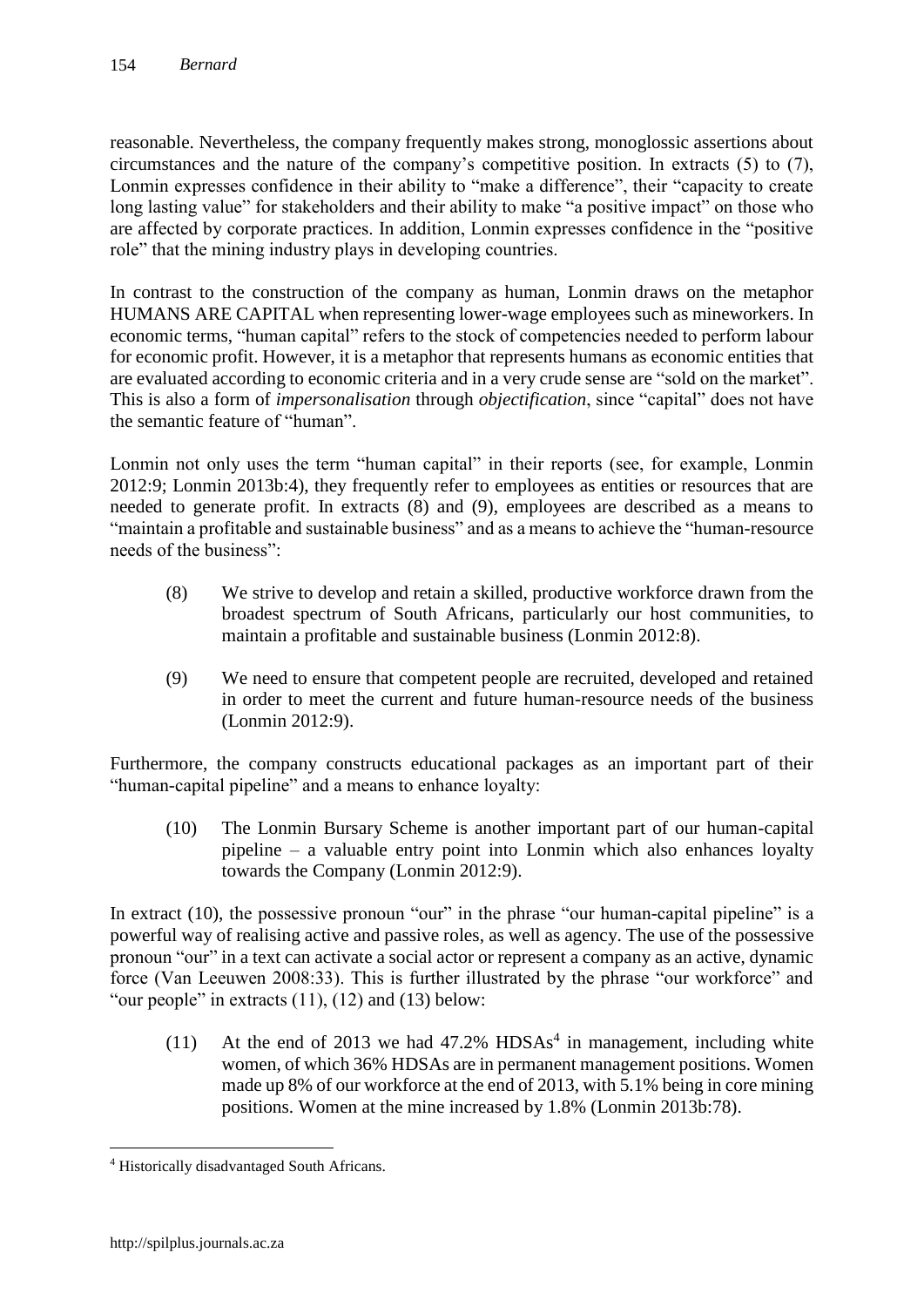- (12) At the beginning of the year AMCU became the majority union at Lonmin. The rest of our workforce are represented by NUM, Solidarity or UASA or are not unionised (Lonmin 2013b:71).
- (13) Established shift systems and work practices across the industry do not best utilise the significant mining infrastructure in which we have invested. Neither do they maximise the application of our people and their human and intellectual resources (Lonmin 2013b:97).

Extracts (11) and (12) above also illustrate how Lonmin frequently *assimilates* social actors into groups through processes of *collectivisation* ("HDSAs", "workforce", "unionised") and *aggregation* ("8% of our workforce"). In addition to this, Lonmin frequently *categorises* social actors in terms of what they do ("workers", "Rock Drill Operators") and through processes of *classification* ("women", "black", "white"). This is further illustrated in extracts (14) and (15) below:

- (14) Women represented 8.15% of our workforce, with 5.11% of our workforce consisting of women in core mining positions (2011: 7.45% and 4.33%) (Lonmin 2012:8).
- (15) Increased global investment in mining over the past few years has driven demand for skilled workers around the world. In South Africa, this is compounded by the requirement to increase the proportion of HDSAs represented in management to 40% by the end of 2014 (Lonmin 2013b:77).
- (16) On 10 August 2012, approximately 3,000 people, mostly Rock Drill Operators employed by Lonmin, embarked on an unprotected (unlawful) work stoppage and protest march at the company's Marikana mine operations (Lonmin 2012:6).

The way in which health, safety and fatalities are addressed in the reports reinforces the image of employees as objects. Individuals are not only *assimilated* in the group of "fatalities" through a process of *collectivisation*, they are *aggregated* and represented as statistics. In some cases, the deceased employees are named, but only prior or subsequent to indicating the Frequency in Fatality Rate (FIFR) of the deaths:

- (17) Tragic events at Marikana claimed the lives of 46 people; Two fatalities at work (Lonmin 2012:3).
- (18) On the positive side, we have recorded an improvement in our overall safety performance. Our year-on-year Lost Time Injury Frequency Rate (LTIFR) improved by 11.7%, supporting our long term trend of safety improvement; over the last five years we have improved our LTIFR by 33.7% (Lonmin 2012:5).

In addition, the company frequently assimilates workers into the group of "stakeholders". For example:

(19) Lonmin is looking at improved ways to create more value for stakeholders within our geographical footprint and economic value chain (Lonmin 2012:7).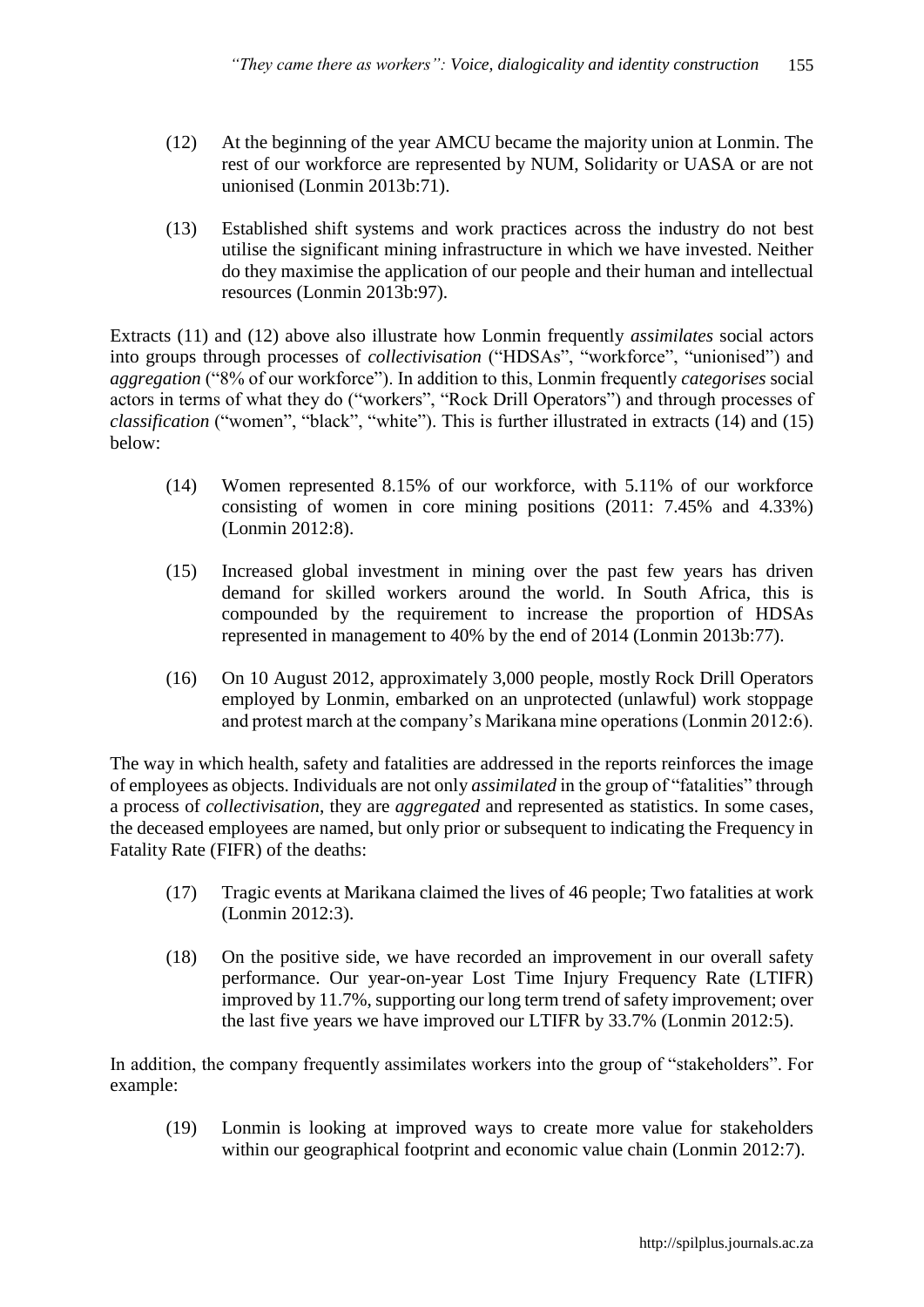- (20) Our recovery after the tragic events that unfolded during the week of the 10 to the 16 of August 2012 depended on committing the business to a path of fundamental change, in order to rebuild trust with all of our stakeholders (Lonmin 2013b:12).
- (21) Stakeholder engagement cannot be done without openness, trust and mutual respect (Letter from the CEO, Lonmin 2013b:50).
- (22) Following this initial research we updated our stakeholder engagement plan, which considered what our approach to each issue and each stakeholder would be, how we were going to react to the various issues and what our methods of engagement would be (Lonmin 2013b:59).

By definition, "stakeholder" refers to people or institutions that have a stake in corporate activities. In terms of Van Leeuwen's (2008) framework, use of the term "stakeholder" is a form of *assimilation* by *collectivisation*, where individual people are referred to in terms of the groups of which they are part. Use of "stakeholder" is also a form of *categorisation*, as it represents people in terms of the identities and functions they share with others. In this case, the identities and functions of the people referred to are strongly intertwined with the company's identity and function.

In contrast to the representations above, Lonmin and their higher-wage employees are *personalised* and *individualised*. A photograph of the CEO can be found in both CSR reports (see Lonmin 2012:2 and Lonmin 2013b:50). In addition, in the governance section of the reports, the members of the board are all named. Each member's age, nationality, gender and the committees of which s/he forms part are also indicated (see Lonmin 2013b:83-84). This mode of representation is common in CSR reports and it is not particular to Lonmin (see Bernard 2015). This reiterates that certain modes of representation are acceptable in particular discourse communities, which has implications for how identities are constructed and recognised.

## **3.2 Testimonies before the Marikana Commission**

While CSR reports represent the Lonmin employees who were involved in the strike, the Marikana Commission granted the opportunity for individuals to tell their own story – to represent themselves. This section addresses the ways in which Magidiwana, Mtshamba and Nzuza construct identities not only for themselves, but also for representatives of the trade unions and their colleagues. It is important to reiterate that the reports and testimonies are restricted by their generic features and therefore allow for the use of certain linguistic devices and representations while at the same time excluding others. These generic features are not overlooked, but are incorporated into my analysis below. Given the sensitive nature of oral testimonies, the analysis was conducted with caution. I have not attempted to reduce personal narratives to a collection of features and categories, but rather highlight a limited set of the testimonies' features that may shed light on the complexities of the strike and the subjective experiences of those who testified.

The first prominent feature of the testimonies to be addressed here is the use of singular pronouns. The singular pronoun "I" is hardly ever used in CSR reports, apart from in the letter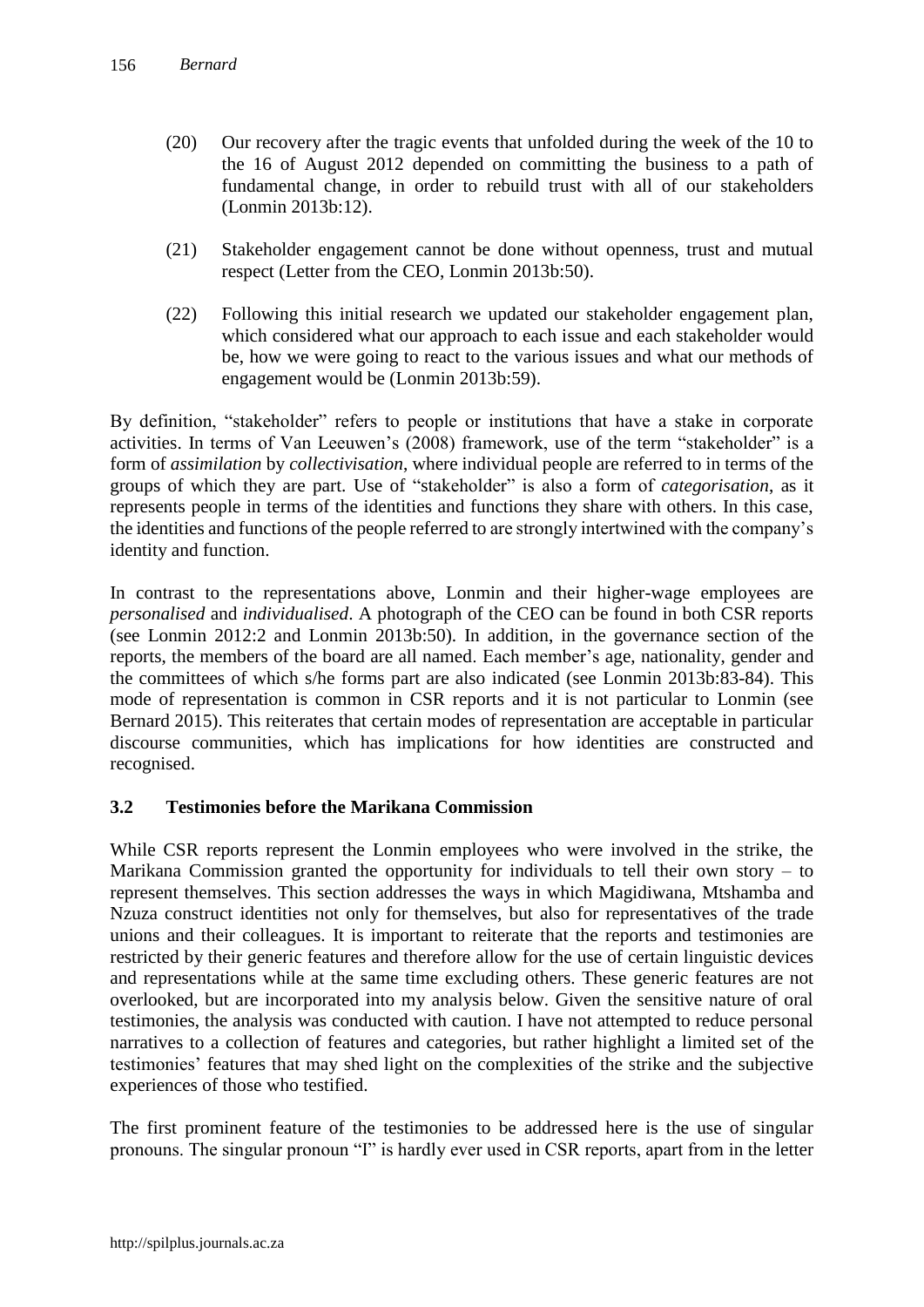from the CEO or chairman. However, the nature of an oral testimony encourages singular pronouns and they are used frequently in the testimonies along with plural pronouns. The following excerpt from Mtshamba's testimony illustrates this:

(23) It is bad, I feel bad about it, especially me. I found that I was from leave, telling myself, I am going back to work, and I had to face with this situation that I found, I think Lonmin should have tried to come and talk to the workers. Because the workers on the koppie on numerous occasions indicated that they do not want to be at loggerheads or fight with the police, they only want to talk to the employer, explain what their problems are to the employer because taking it from me, people who work in the mines, there is still segregation in the mines, between white and black people. If you look at the issue of the RDOs right now, there is not a single white person who is an RDO, even on the koppie there was not a single white person who was demonstrating there because there is not a single person who is an RDO who is white. All the white people are given high positions like, chief or mine captain (Mtshamba 2014a).

Lexical features such as "should", "is" and "are" contribute to meaning in the text. The verb "should" is a marker of deontic modality – an indicator of what the speaker commits himself to in terms of obligation and necessity, rather than a marker of what the speaker commits to in terms of truth. By stating "I think Lonmin should have tried to come and talk to the workers", Mtshamba opens up a dialogic space for alternative viewpoints, because the relationship of control or compliance is not represented using the imperative. This statement reveals the individual subjectivity of the speaker, who creates a heteroglossic context for the text. In other words, the proposition is presented as one of many propositions that are available to the speaker. It also projects an audience that is potentially divided over the issue and, in doing so, the speaker signals his awareness and recognition of contrasting views of what was expected of the company.

Subsequent to this, Mtshamba shifts to the use of monoglossic or "bare" assertions when addressing the issue of race: "there is still segregation in the mines", "there is not a single white person who is an RDO", "there was not a single white person who was demonstrating there", "there is not a single person who is an RDO who is white", "all the white people are given high positions like, chief or mine captain". The use of "is" and "are" presents the situation as fact, since monoglossic statements do not incorporate other voices or perspectives.

Apart from the use of singular pronouns and emotional words, the use of plural pronouns differs between the text types. The plural pronouns "we" and "us" are evident in both the CSR reports and the oral testimonies, but while "we" and "us" are used to connote collectivity in the testimonies, they are not used to make "we-statements". Rather, statements in the testimonies describe actions directed towards those who testified, as well as their colleagues. For example:

- (24) It was at the time it was said to workers we must not run. We must just walk and go to our places of residence because we have not done anything (Magidiwana 2013c).
- (25) Because I was scared at that time because of a fight, I ran and there are rocks over there, so I hid between the rocks. There were other workers who were also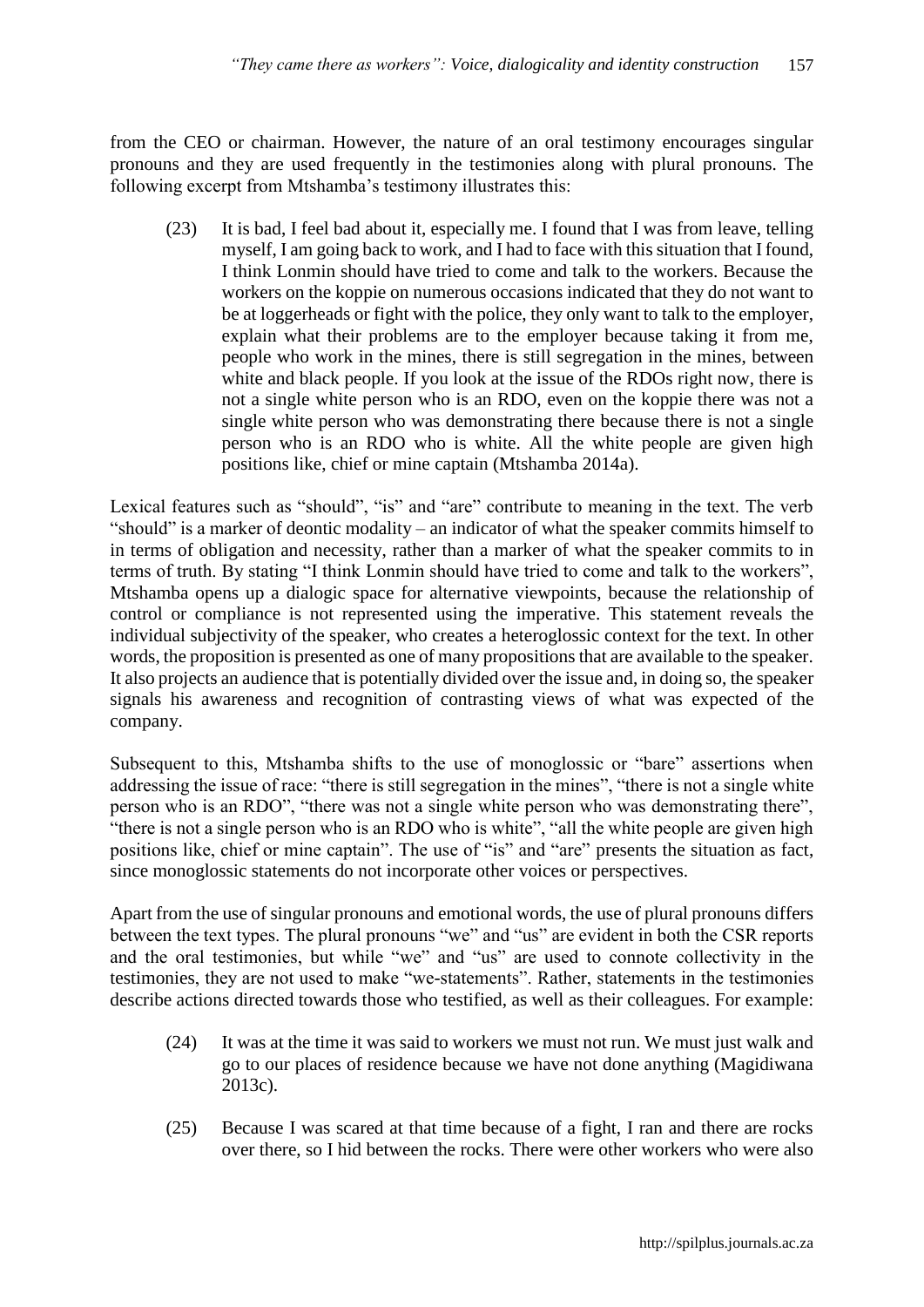hiding there, quite a number of us, were behind the bushes, some between the bushes, because there was a big rock, we were seated there and from the other side of the rock, they could not see us (Mtshamba 2014a).

The use of the indefinite pronoun "some" (25) is illustrative of *indetermination*, since it anonymises the social actors who took part in the event and treats the identity of the workers as irrelevant. *Indetermination* is also evident in the exophoric reference "they", which is used to refer to the police. In this case, when contrasted with the use of "some", Mtshamba endows the police "with a kind of impersonal authority, a sense of unseen, yet powerfully felt coercive force" (Van Leeuwen 2008:40). In the testimonies, and in part due to the generic constraints of a verbal testimony, the mineworkers are assigned – and assign themselves – a passive role in the events that took place. This is in direct contrast to the agentive and active role that the company constructs for itself in the CSR reports.

The issue of collectivity, signified by means of "we", is significant. What is immediately evident from a close reading of the transcripts is that Magidiwana, Mtshamba and Nzuza repeatedly and consistently draw on the term "workers" to refer to themselves and their colleagues. Extracts (24) and (25) above, as well as (26) to (28) below, illustrate this:

- (26) He made a plea to the workers, he said to us he would us please to go away, to go off the mountain because he believes that we were going to be killed. He pleaded with us, he pleaded with us very much that day. The workers said they did not come there because of him, because of Mathunjwa, they have not gathered there on behalf or on the request of any union, whichever one. They came there as workers, they asked Mr Mathunjwa to leave them (Mtshamba 2014a).
- (27) Chairperson, what was happening, after he had left the workers were singing, going up and then coming down again, and going down and so on, singing. I was on top of the koppie there and then I saw Lonmin busses bringing police, and also the Midbank busses and Quantums. What I saw was that some papers were being given to the police. The policeman would be given a paper. He would take it, run to the Nyala, and take a gun and then they started pulling the razor wire. It was at that time that the workers started walking downwards towards Nkaneng (Nzuza 2014b).
- (28) People who spoke after Mr Mathunjwa spoke were the workers, my colleagues (Mtshamba 2014a).

The term "workers" is a form of *functionalisation*: it represents social actors in terms of what they do. This type of categorisation is performed repeatedly and consistently, even when processes of *identification* are used. In other words, such representations ("workers", "a man I worked with", "RDOs" and "general worker") occur alongside representations that construct social actors in terms of *relational identification* ("father", "friend", "next-door neighbour") and *physical identification* ("old"). To illustrate:

(29) When my father left the mine I was still a general worker (Nzuza 2014a).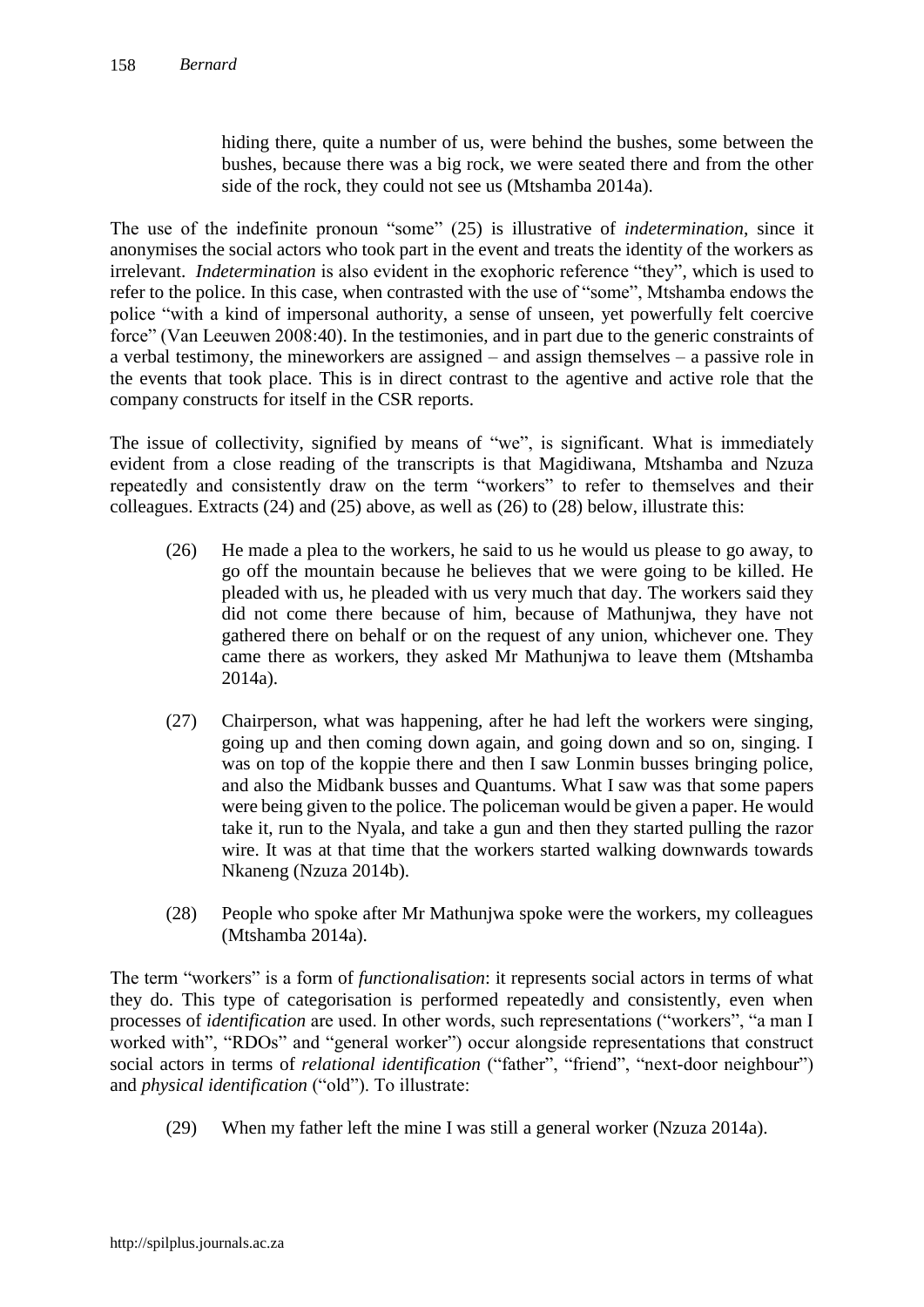- (30) I have a friend who's an RDO, he's my next-door-neighbour; he told me that Mr Da Costa agreed to give them 750 allowance. That's how I heard about it (Mtshamba 2014b).
- (31) The owner of the place where I'm staying, Sir, together with another old man are both RDOs of Sotho-speaking. I heard them talking and they were saying there was no, nobody was going to work (Nzuza 2014a).
- (32) I supported very much the actions of the RDOs because those people work very hard (Magidiwana 2013a).

In the following extract from his testimony, Mtshamba also refers generally to the "workers" whom he saw "going up and down", before referring more specifically to "a man I worked with known as Booi":

(33) The 15th, Chairperson, I saw workers going up and down, some going to look for water because the place where we were did not have water. I also, in the afternoon, left the place together with a man I worked with known as Booi. We went to the shops in the vicinity to go and look for something to eat. We returned back to the mountain. People were just walking freely and the police were just standing around there (Mtshamba 2014a).

Like Lonmin, Magidiwana, Mtshamba and Nzuza represent their co-workers through a process of *classification*, with reference to the major classification systems defined by society, which include race and gender ("man", "black", "white"). In extract (34) below, this representation is in direct contrast to Mtshamba's representation of Joseph Mathunjwa, the president of AMCU, who is constructed through a process of *nomination* rather than *categorisation*, through the use of proper nouns and the honorific "Mr".

(34) The workers said they did not come there because of him, because of Mathunjwa, they have not gathered there on behalf or on the request of any union, whichever one. They came there as workers, they asked Mr Mathunjwa to leave them (Mtshamba 2014a).

It has already been established that identity is a relational phenomenon – identities are never independent, but acquire social meaning in relation to other identities and social actors (Bucholtz and Hall 2005:598; Wetherell 2010:16). In this regard, Magidiwana, Mtshamba and Nzuza frequently construct themselves and their immediate colleagues in relation to members of the trade unions and Lonmin. In the following extract, Magidiwana makes a clear differentiation between the "workers" and "the employer"; between "us" and "him". Thus, although "the employer" is constructed through *indetermination*, a process that anonymises social actors, the masculine pronoun is used rather than an indefinite pronoun:

(35) He said to us, "Workers, the situation is bad. The decision has already been made about you that you are going to be killed. Move away from the place where you are because the situation is not encouraging, not good." The workers then responded by saying, "We are not moving from where we are without the employer coming, because what we want is money. Let him come with a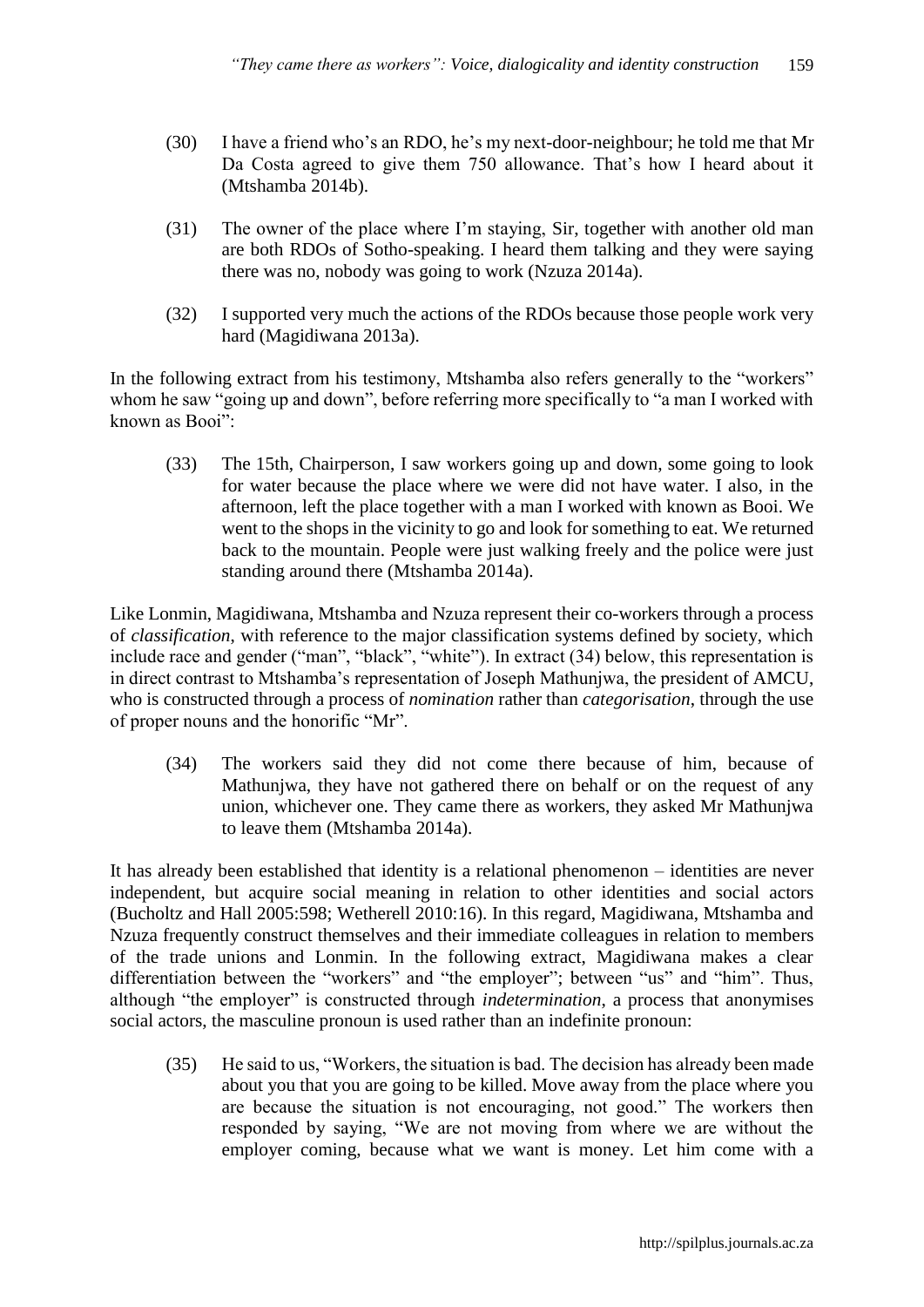response. We're waiting for him to come and tell us when us when he's going to give us the money, and after he had said that we would then go back, go back to work. We are not fighting" (Magidiwana 2013b).

The issue of 'value' as it relates to class is a key feature of the testimonies. To illustrate:

(36) We were told that we are useless, we're killing police who have done nothing wrong, that we are killing government people. They said if it was in some other country they would pour petrol on us and set us alight. They were talking, Chairperson, as though they were competing. One was saying "I shot him from this side," one was saying "I shot him from this side." Thereafter we were loaded onto these vehicles known as Hippos, the Nyalas (Mtshamba 2014a).

In the above extract, Mtshamba relays how referential terms such as "useless" had been used at the time of the strike to refer to those engaged in the strikes. Mtshamba later adopts this dehumanised position when stating that "we were loaded onto these vehicles", a form of *impersonalisation* through *objectification.*

## **4. Conclusion**

This research investigated the representation of social actors in two contrasting text types: the CSR reports of Lonmin and the testimonies of three mineworkers before the Marikana Commission of Inquiry. The selected texts were constructed around the topic of the 2012 Marikana strikes, which were conceptualised from the outset as a social practice involving particular social actors. Since the textual construction and representation of social actors is based on choice and is therefore always ideological, an analysis of the ways in which social actors are included in the texts assists in disclosing the dominant ideologies which give privilege to and "naturalise" certain representations over others. The selected extracts of each text represented particular social actors: those who work in the mines, members of the trade unions, Lonmin (as a "corporate citizen"), the company's CEO and its top management officials. The application of Van Leeuwen's (2008) socio-semantic framework to the data revealed that there are significant similarities in the representation of these social actors across these texts, highlighting a similar "way of seeing" amongst writers and speakers. Where there are differences, the textual constructions foreground the power dynamics that gave rise to the unrest. The paragraphs below highlight the relationship between the representation of textual participants and social reality.

In their CSR reports, Lonmin construct themselves as being a concerned, committed and moral corporate citizen, who is an active force in society. Their use of heteroglossic resources such as "believe" work to construct the company as being able to engage with other positions and viewpoints. However, corporate reports are marked by strong statements of fact and other monoglossic resources. This is also true of Lonmin's CSR reports, and this feature works to represent the company as assertive. Such self-representations may work to legitimate the company's existence and continued dominance in the South African platinum industry – particularly in light of the fact that CSR reports are promotional texts, circulated globally to investors interested in capitalising on companies that show an awareness of environmental and social issues.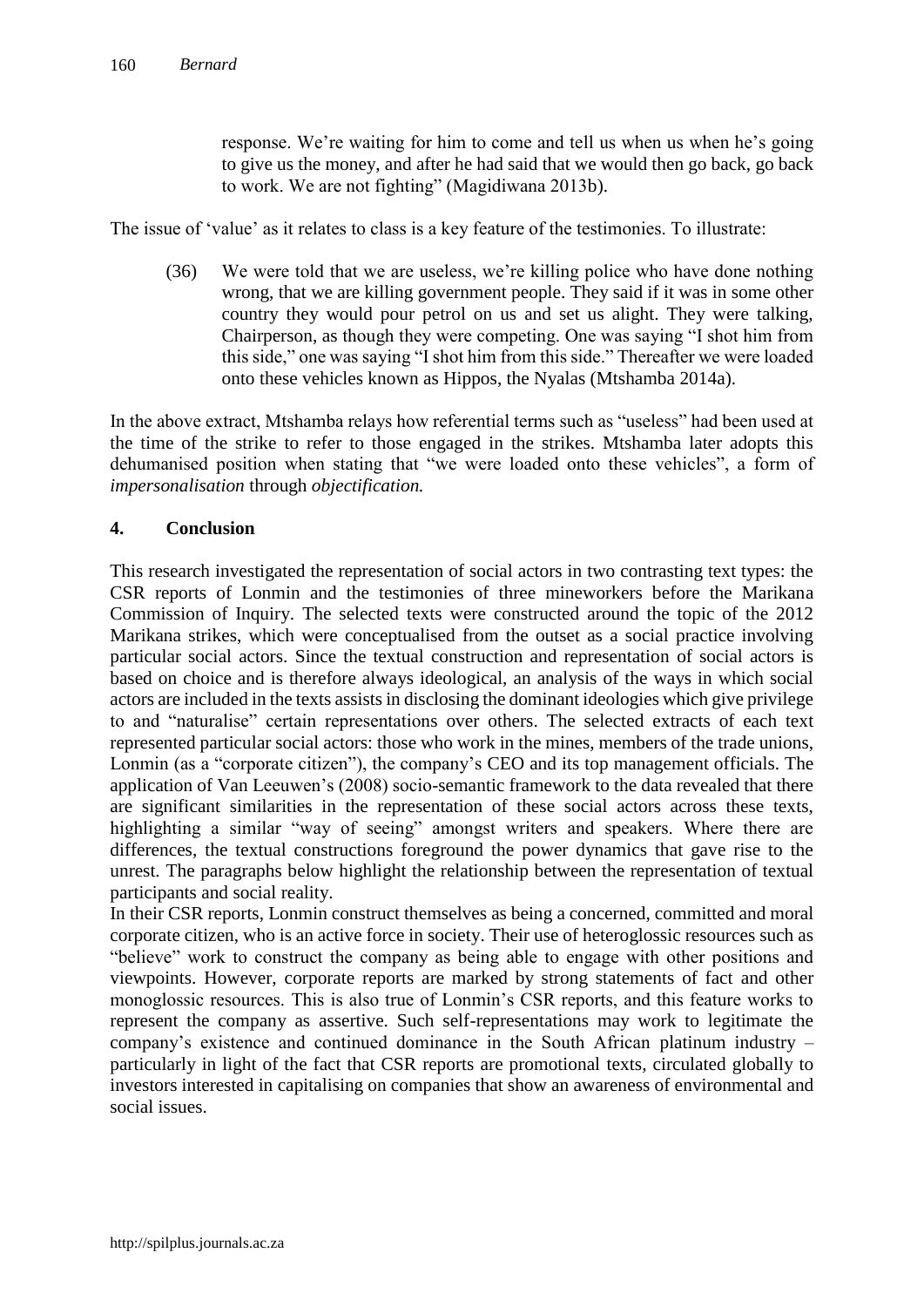Lonmin is also a participant in the verbal testimonies of Magidiwana, Mtshamba and Nzuza. In line with the company's representation of itself, those who testified present the company as an active and dynamic force. However, rather than sustaining the representation of Lonmin as a concerned, committed and moral corporate citizen, Mtshamba constructs Lonmin as unconcerned for the well-being of those that went on strike: "I think Lonmin should have tried to come and talk to the workers" (23). The mental process "I think" in conjunction with the verbs "should" and "tried" represents Mtshamba as a speaker who is conflicted about the issue at hand; he is still open to alternative views about how Lonmin should have acted during the time of the strike. However, extract (23) from Mtshamba's testimony (one of the few extracts to incorporate a direct mode of speech rather than reported speech) also revealed anger regarding racial inequality, emphasised in the shift from heteroglossia to monoglossia: "there is still segregation in the mines", "there is not a single white person who is an RDO", "there was not a single white person who was demonstrating there", "there is not a single person who is an RDO who is white".

The excerpts above also highlight the similarities in the representation of social actors across the reports and testimonies: lower-wage workers are presented largely in terms of their shared attributes – they are frequently assimilated into groups through processes of collectivisation ("workforce", "stakeholders", "HDSAs", "fatalities") and they are frequently categorised as members of a group through processes of functionalisation ("workers", "RDOs"). This is a significant similarity – it not only highlights the dialogical nature of the texts but, like other forms of intertextuality, it reveals aspects of the speaker's identity. Particulars such as interests, desires and even names are disregarded and suppressed by generic representations and those that categorise individuals as belonging to specific groups. The adoption of these generic representations by Magidiwana, Mtshamba and Nzuza goes some way in revealing the extent to which dominant corporate discourses have been adopted by other social actors and groups. The similarities between the representations also highlight the extent to which those who testified have adopted the categories frequently assigned to them by corporate actors.

In section 2.3, I highlighted the importance of concepts such as 'intertextuality', 'dialogue', 'difference' and 'hegemony' in contemporary neoliberal contexts, and it is this point to which I return. In the context of corporate dominance, CSR reports permit companies to construct themselves as willing to engage in dialogue. Yet this may mask the power that such institutions have to control not only the message, but the range of topics and the terms used to construct those engaged and represented in the dialogue. Bakhtin (1981:345) argues that negotiating a voice and consciousness for oneself is a long process that, when successful, results in a notable distinction "between one's own and another's discourse, between one's own and another's thought". The shared representational devices across the texts, all of which were published after the Marikana strikes, are viewed as emblematic of the *struggle* for individual voices and consciousness, rather than the achievement of these. By conducting a close and critical linguistic analysis of the texts, this paper highlights that the right to speak does not necessarily *equal* 'voice'. Rather, the right to speak can lead to the recirculation of powerful social discourses.

#### **References**

Alexander, P., L. Sinwell, T. Lekgowa, B. Mmope and B. Xezwi. 2013. *Marikana: A view from the mountain and a case to answer*. Johannesburg: Jacana Media.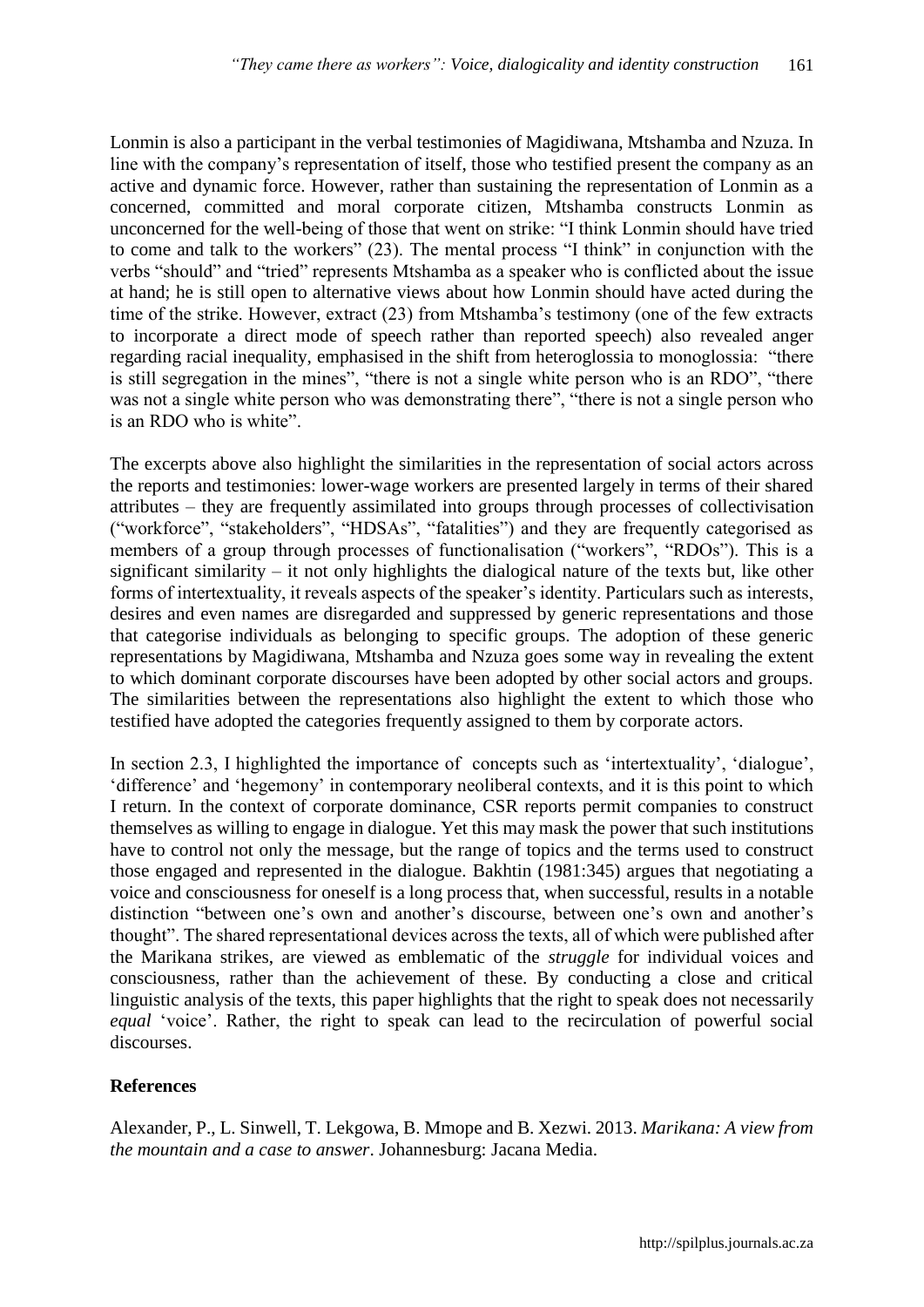Assmann, A. 2006. History, memory and the genre of testimony. *Poetics Today* 27(2): 261- 273.

Bakhtin, M.M. 1981. *The dialogic imagination: Four essays*. M. Holquist (ed.) Austin: University of Texas Press.

Benhabib, S. (ed.) 1996. *Democracy and difference: Contesting the boundaries of the political.*  Princeton: Princeton University Press.

Bernard, T. 2015*. A critical analysis of corporate reports that articulate corporate social responsibility.* Doctoral dissertation. Stellenbosch: Stellenbosch University.

Bhatia, A. 2013. International genre, local flavour: Analysis of PetroChina's Corporate and Social Responsibility Report. *Estudios de Lingüística* 46(83): 307-331.

Bond, P. 2013. Debt, uneven development and capitalist crisis in South Africa: From Moody's macroeconomic monitoring to Marikana microfinance mashonisas. *Third World Quarterly* 34(4): 569-592.

Bond, P. 2014. *Elite transition: From apartheid to neoliberalism in South Africa*. London: Pluto Press.

Bowers, T. 2010. From image to economic value: A genre analysis of sustainability reporting. *Corporate Communications: An International Journal* 15(3):249-262.

Breeze, R. 2013. *Corporate discourse*. London: Bloomsbury.

Bucholtz, M. and K. Hall. 2005. Identity and interaction: A sociocultural linguistic approach. *Discourse Studies* 7(4-5): 585-614.

Campbell, C. 1997. Migrancy, masculine identities and AIDS: The psychosocial context of HIV transmission in the South African gold mines. *Social Science and Medicine* 45(2): 273-281.

Chauke, A. 2012. *Offer of peace followed by blood and violence*. The Times, 9 November: 6.

Crush, J. 1994. Scripting the compound: Power and space in the South African mining industry. *Environment and Planning D: Society and Space* 12(3): 301-324.

Fairclough, N. 2003. *Analysing discourse: Textual analysis for social research.* London: Routledge.

Farmer, F. 1995. Three etudes for a dialogic understanding. *Rhetoric Review* 13(2): 304-320.

Gramsci, A. 1971. *Selections from the prison notebooks*. Translated and edited by Q. Hoare and G. N. Smith. New York: International Publishers.

Hamann, R. and P. Kapelus. 2004. Corporate Social Responsibility in mining in Southern Africa: Fair accountability or just greenwash? *Development* 47(3): 85-92.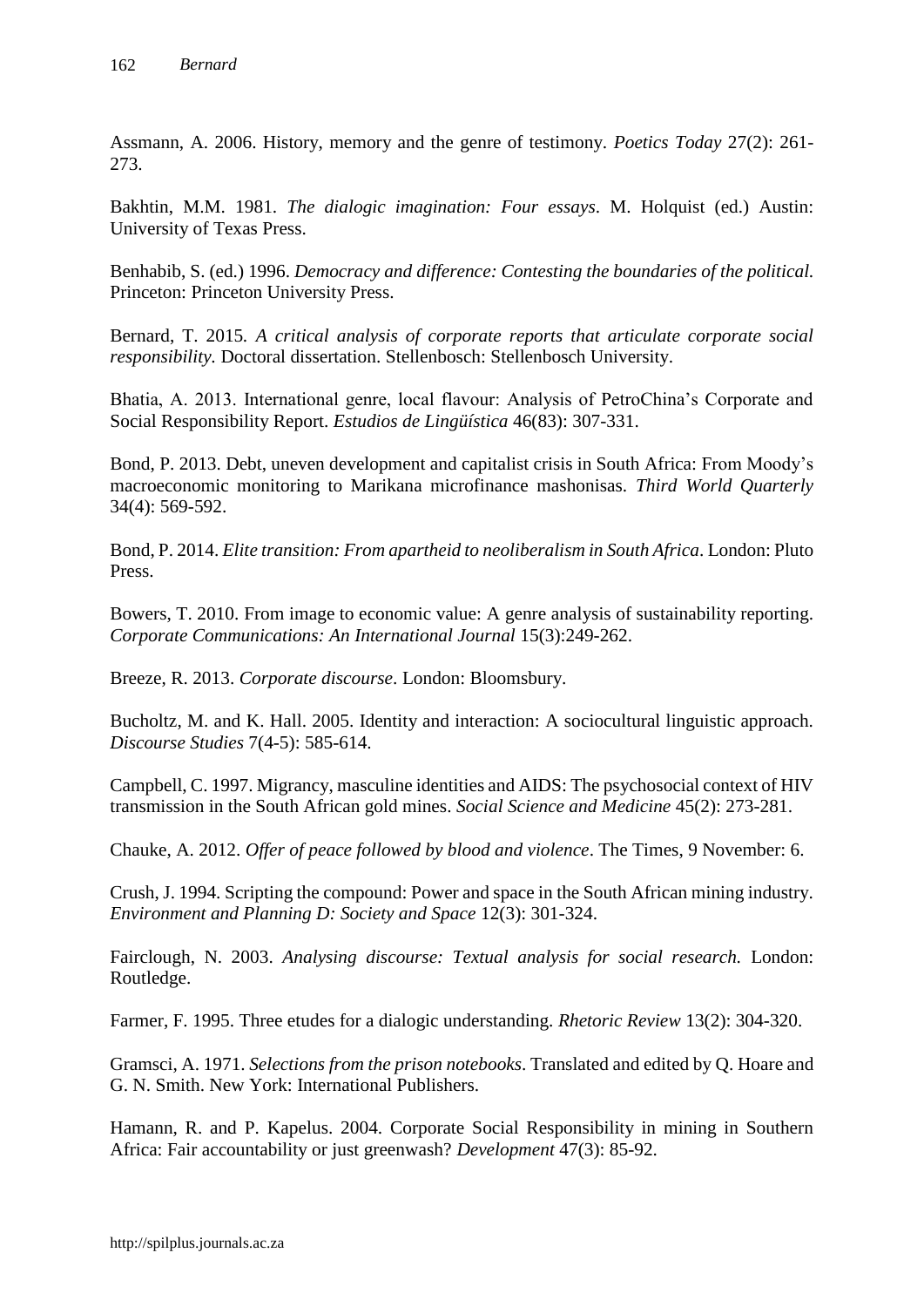Lonmin PLC. 2012. Sustainable Development Summary Report. Available online: [http://sd](http://sd-report.lonmin.com/2012/)[report.lonmin.com/2012/](http://sd-report.lonmin.com/2012/) (Accessed 29 June 2015).

Lonmin PLC. 2013a. Director's remuneration report. Available online: [https://www.lonmin.com/online\\_annual\\_report\\_2013/governance/directors\\_remuneration\\_rep](https://www.lonmin.com/online_annual_report_2013/governance/directors_remuneration_report_02.html.%20%5bAccessed%5d%2024) [ort\\_02.html.](https://www.lonmin.com/online_annual_report_2013/governance/directors_remuneration_report_02.html.%20%5bAccessed%5d%2024) (Accessed 24 June 2015).

Lonmin PLC. 2013b. Sustainable Development Report. Available online: [http://sd](http://sd-report.lonmin.com/2013/download-manager)[report.lonmin.com/2013/download-manager](http://sd-report.lonmin.com/2013/download-manager) (Accessed 29 June 2015).

Lonmin PLC. 2014. Regulatory release: 2014 Final results announcement. Available online: [https://www.lonmin.com/downloads/media\\_centre/news/press/2014/2014\\_Final\\_Results\\_Ann](https://www.lonmin.com/downloads/media_centre/news/press/2014/2014_Final_Results_Announcement_-_MERGED_-_FINAL_post_SENS_08112014.pdf) ouncement - MERGED - FINAL post SENS 08112014.pdf (Accessed 24 June 2015).

Machin, D. and T. Van Leeuwen. 2007. *Global media discourse: A critical introduction*. New York: Routledge.

Magidiwana, M. 2013a. Testimony before the Marikana Commission of Inquiry. Day 54, 26 February. Available online: [http://www.marikanacomm.org.za/transcripts/day54-](http://www.marikanacomm.org.za/transcripts/day54-130226Marikana.pdf) [130226Marikana.pdf](http://www.marikanacomm.org.za/transcripts/day54-130226Marikana.pdf) (Accessed 29 June 2015).

Magidiwana, M. 2013b. Testimony before the Marikana Commission of Inquiry. Day 56, 28 February. Available online: [http://www.marikanacomm.org.za/transcripts/day56-](http://www.marikanacomm.org.za/transcripts/day56-130228Marikana.pdf) [130228Marikana.pdf](http://www.marikanacomm.org.za/transcripts/day56-130228Marikana.pdf) (Accessed 29 June 2015).

Magidiwana, M. 2013c. Testimony before the Marikana Commission of Inquiry. Day 59, 5 March. Available online: [http://www.marikanacomm.org.za/transcripts/day59-](http://www.marikanacomm.org.za/transcripts/day59-130305Marikana.pdf) [130305Marikana.pdf](http://www.marikanacomm.org.za/transcripts/day59-130305Marikana.pdf) (Accessed 29 June 2015).

Marcuse, H. and B. Martin. 1979. The failure of the New Left? *German Critique* 18: 3-11.

Mason, M. and R.D Mason. 2012. Communicating a green corporate perspective: Ideological persuasion in the corporate environmental report. *Journal of Business and Technical Communication* 26(4): 479-506.

Milne, M.J., K. Kearins and S. Walton. 2006. Creating adventures in wonderland: The journey metaphor and environmental sustainability. *Organization* 13(6): 801-839.

Molina, O. and M. Rhodes. 2002. Corporatism: The past, present and future of a concept. *Annual Review of Political Science* 5: 305-331.

Mtshamba, S. Z. 2014a. Testimony before the Marikana Commission of Inquiry. Day 275, 18 August. Available online: [http://www.marikanacomm.org.za/transcripts/day275-](http://www.marikanacomm.org.za/transcripts/day275-140818Marikana.pdf) [140818Marikana.pdf](http://www.marikanacomm.org.za/transcripts/day275-140818Marikana.pdf) (Accessed 29 June 2015).

Mtshamba, S. Z. 2014b. Testimony before the Marikana Commission of Inquiry. Day 277, 25 August. Available online: [http://www.marikanacomm.org.za/transcripts/day277-](http://www.marikanacomm.org.za/transcripts/day277-140825Marikana.pdf) [140825Marikana.pdf](http://www.marikanacomm.org.za/transcripts/day277-140825Marikana.pdf) (Accessed 29 June 2015).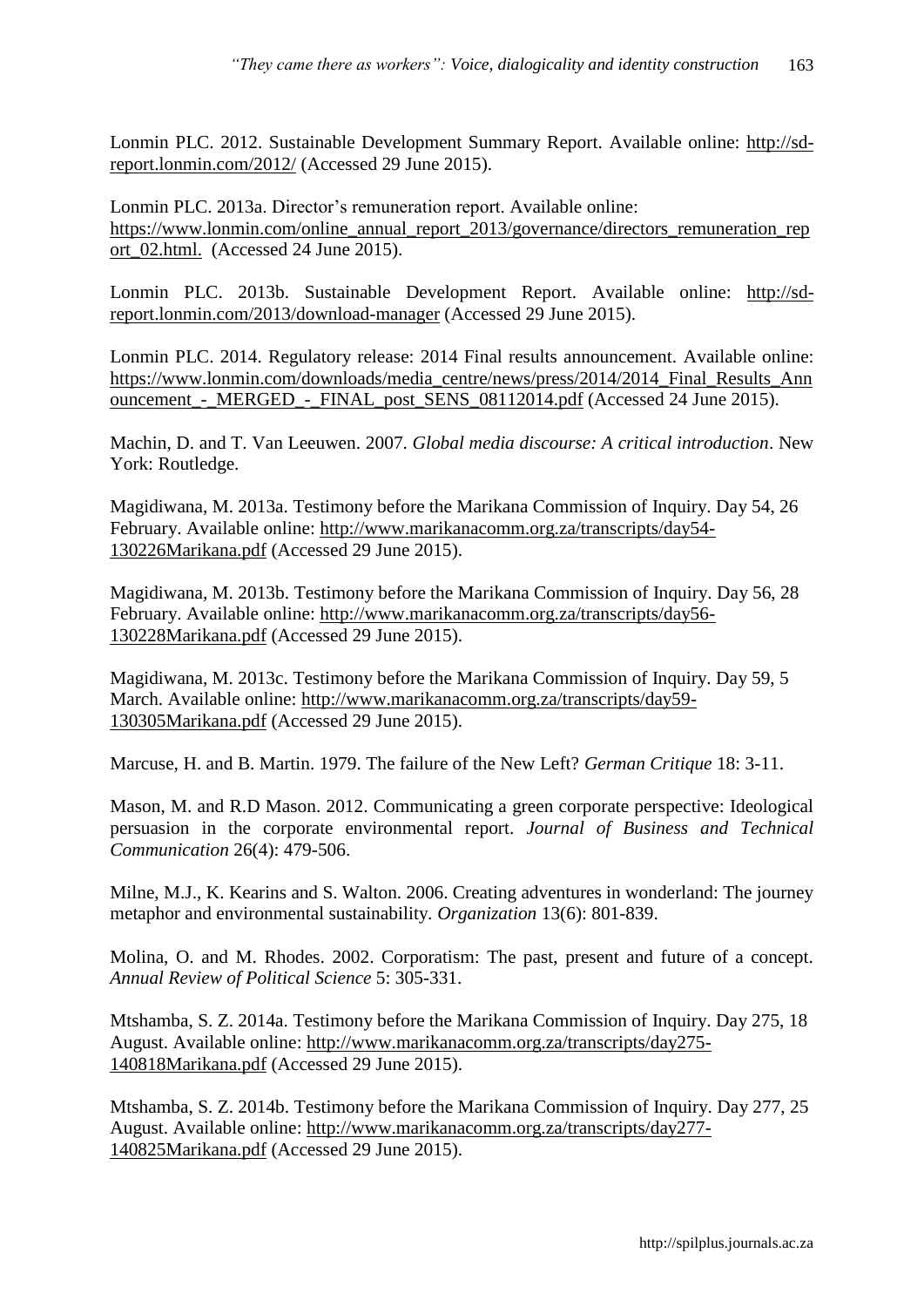Naidoo, P. and A. Veriava. 2005. Re-membering movements: Trade unions and new social movements in neoliberal South Africa. Available online: [http://ccs.ukzn.ac.za/files/RReport\\_28.pdf](http://ccs.ukzn.ac.za/files/RReport_28.pdf) (Accessed 3 June 2016).

Narsiah, S. 2002. Neoliberalism and privatisation in South Africa. *GeoJournal* 57(1-2): 3-13.

Nzuza, X. 2014a. Testimony before the Marikana Commission of Inquiry. Day 277, 25 August. Available online: <http://www.marikanacomm.org.za/transcripts/day277-140825Marikana.pdf> (Accessed 29 June 2015).

Nzuza, X. 2014b. Testimony before the Marikana Commission of Inquiry. Day 279, 27 August. Available online: <http://www.marikanacomm.org.za/transcripts/day279-140827Marikana.pdf> (Accessed 29 June 2015).

Paton, C. 2012. *Marikana strikers may have been in a 'muti-induced trance'.* Business Day, 31 August: 8.

Peet, R. 2002. Ideology, discourse and the geography of hegemony: From socialist to neoliberal development in postapartheid South Africa. *Antipode* 34(1): 54-84.

Skeggs, B. 2010. Class, culture and morality: Legacies and logics in the space for identification. In M. Wetherell and C.T. Mohanty (eds.). *The Sage handbook of identities*. London: Sage. pp.339-360.

Simelane, X. and G. Modisha. 2008. From formal to informal migrant labour system: the impact of the changing nature of the migrant labour system on mining communities in Lesotho and Mozambique. Available online: <http://www.hsrc.ac.za/en/research-outputs/view/4226> (Accessed 30 January 2015).

Springer, S. 2012. Neoliberalism as discourse: between Foucauldian political economy and Marxian poststructuralism. *Critical Discourse Studies* 9(2): 133-147.

Steyn, L. 2012. *Mine violence a trend in platinum belt*. Mail and Guardian, 6 September: 4.

Van Dijk, T. 2006. Discourse and manipulation. *Discourse & Society* 17(2): 359-383.

Van Leeuwen, T. 2008. *Discourse and practice: New tools for discourse analysis.* Oxford: Oxford University Press. pp.23-54.

Wetherell, M. 2010. *The field of identity studies.* In M. Wetherell and C.T. Mohanty (eds.) *The Sage handbook of identities*. London: Sage. pp.3-26.

Williams, P. and I. Taylor. 2000. Neoliberalism and the political economy of the 'new' South Africa. *New Political Economy* 5(1): 21-40.

Wodak, R. (ed.) 1989. *Language, power and ideology. Studies in political discourse*. Amsterdam: John Benjamins.